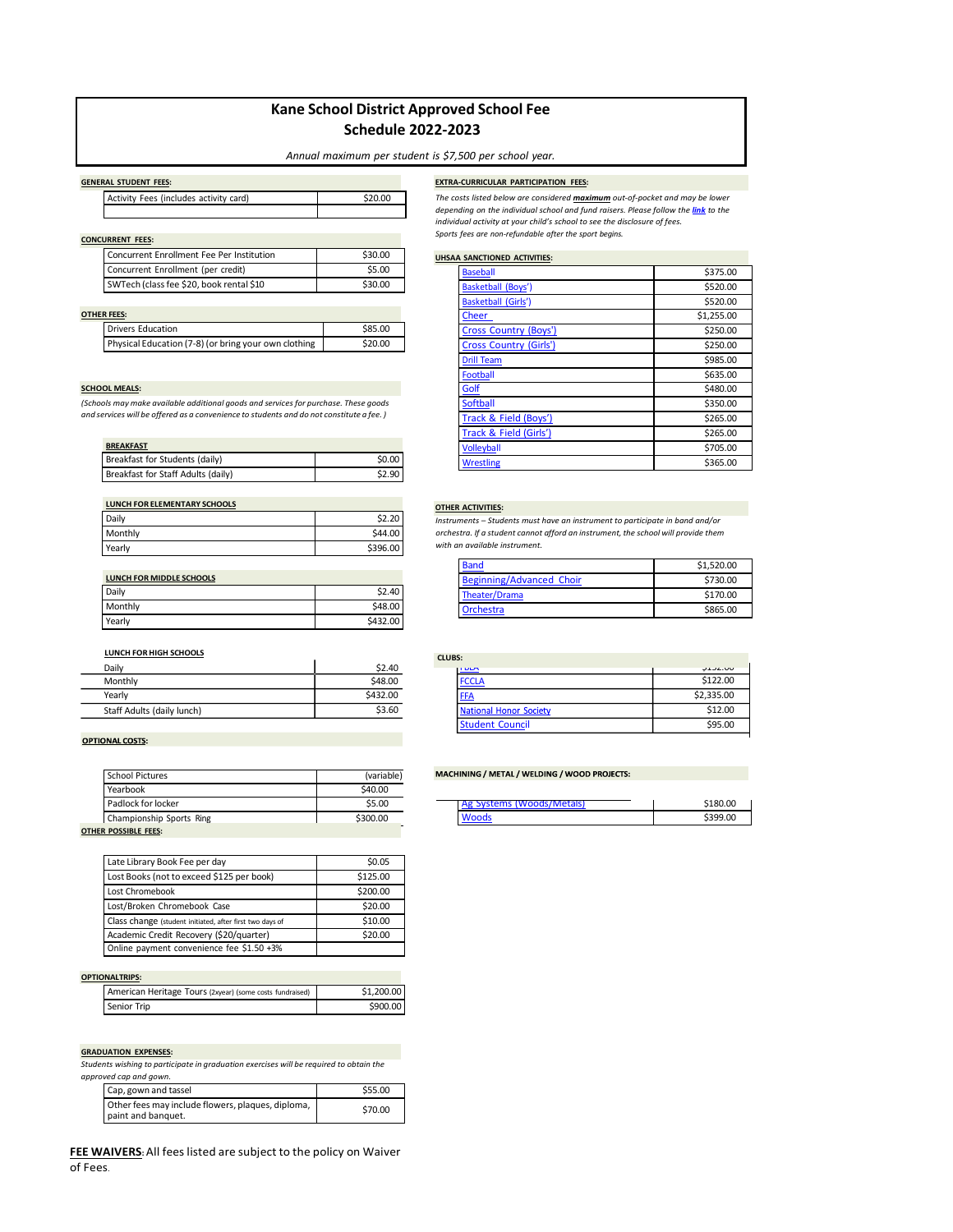# **Baseball**

## **Kanab High School Valley High School**

| Fees (These fees must be paid to participate.) |         |
|------------------------------------------------|---------|
| Pay to Play                                    | \$60.00 |

**Other possible expenses are listed below. The balance that you would pay is dependent upon fundraisers, program budgets, etc. and may be substantially less.**

<span id="page-1-0"></span>

| <b>Other Possible Expenses</b> |          |
|--------------------------------|----------|
| Hotels                         | \$50.00  |
| Mitt                           | \$50.00  |
| Cleats                         | \$75.00  |
| Food                           | \$100.00 |
| Clothing                       | \$25.00  |
| Less possible fundraisers      |          |

|--|--|

Pay to Play \$30.00

**Other possible expenses are listed below. The balance that you would pay is dependent upon fundraisers, program budgets, etc. and may be substantially less.**

### **Other Possible Expenses**

| Meals                     | \$145.00 |
|---------------------------|----------|
| Shirt and hat             | \$50.00  |
| Mitt                      | \$75.00  |
| Cleats                    | \$75.00  |
|                           |          |
|                           |          |
| Less possible fundraisers |          |
|                           |          |

**Grand Total** *(before fundraisers & program budgets)* **\$360.00 Grand Total** *(before fundraisers & program budgets)* **\$375.00**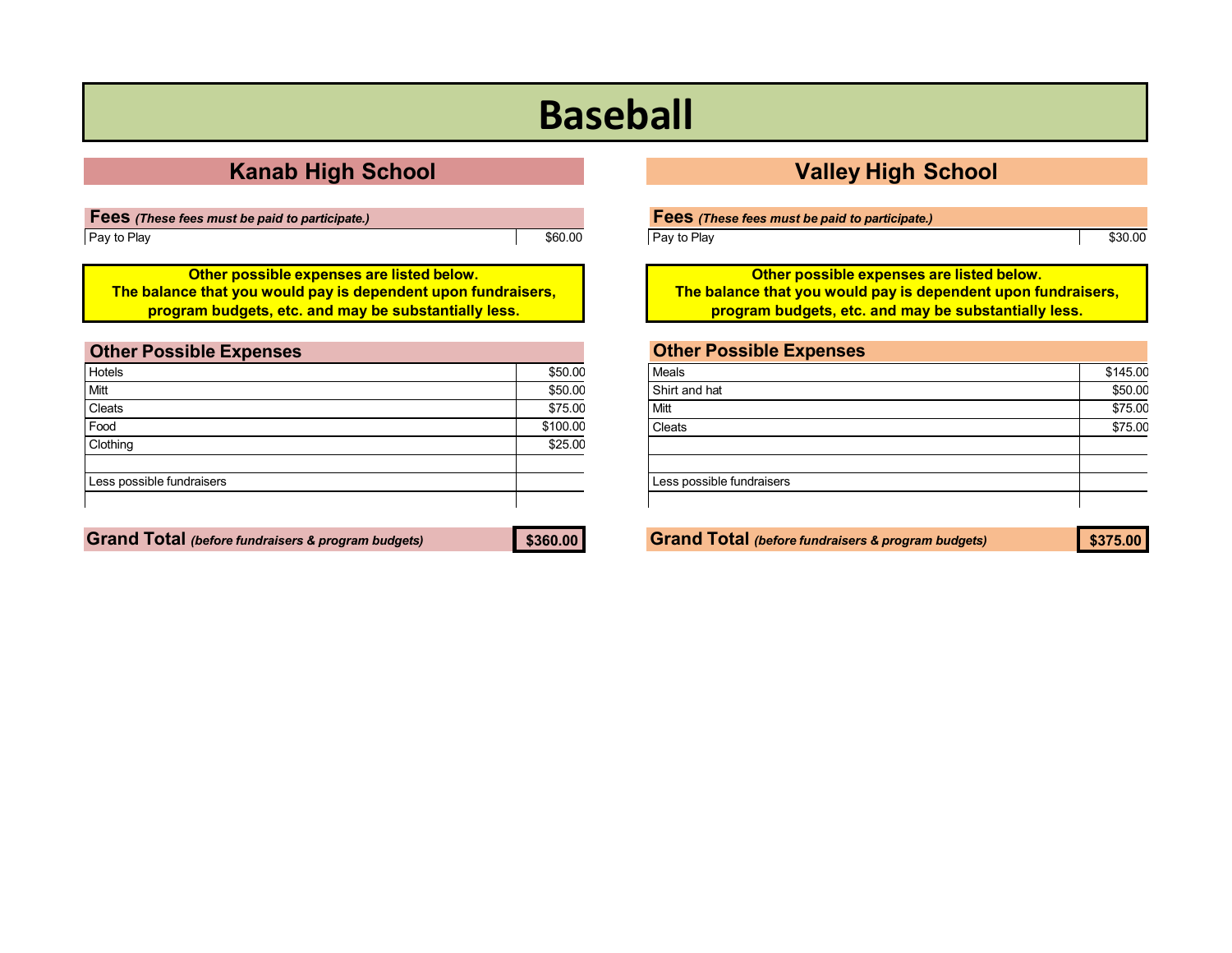# **Boys' Basketball**

| <b>Fees</b> (These fees must be paid to participate.) |         |
|-------------------------------------------------------|---------|
| Pay to Play                                           | \$60.00 |

**Other possible expenses are listed below. The balance that you would pay is dependent upon fundraisers, program budgets, etc. and may be substantially less.**

<span id="page-2-0"></span>

| <b>Other Possible Expenses</b> |          |
|--------------------------------|----------|
| Hotels                         | \$60.00  |
| Shoes                          | \$100.00 |
| Food                           | \$150.00 |
| Clothing                       | \$50.00  |
| Camps                          | \$100.00 |
| Less possible fundraisers      |          |

**Grand Total** *(before fundraisers & program budgets)* **\$520.00 Grand Total** *(before fundraisers & program budgets)* **\$350.00**

## **Kanab High School Valley High School**

| Fees (These fees must be paid to participate.) |  |
|------------------------------------------------|--|
|------------------------------------------------|--|

Pay to Play **\$30.00** 

**Other possible expenses are listed below. The balance that you would pay is dependent upon fundraisers, program budgets, etc. and may be substantially less.**

| \$70.00  |
|----------|
| \$100.00 |
| \$150.00 |
|          |
|          |
|          |
|          |
|          |
|          |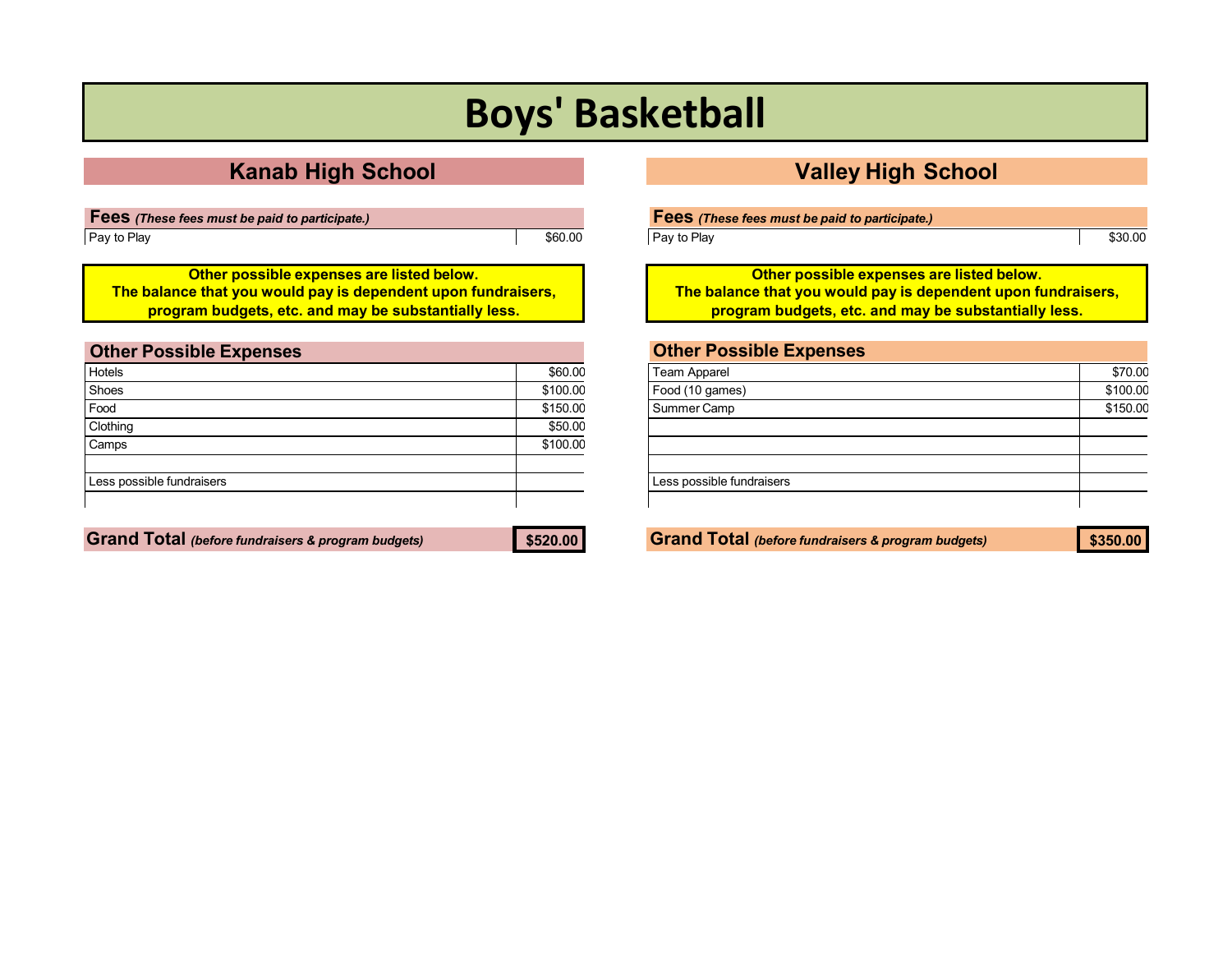# **Girls' Basketball**

**Fees** *(These fees must be paid to participate.)* Pay to Play \$60.00

**Other possible expenses are listed below. The balance that you would pay is dependent upon fundraisers, program budgets, etc. and may be substantially less.**

<span id="page-3-0"></span>

| <b>Other Possible Expenses</b> |          |
|--------------------------------|----------|
| Hotels                         | \$60.00  |
| Shoes                          | \$100.00 |
| Food                           | \$150.00 |
| Clothing                       | \$50.00  |
| Camps                          | \$100.00 |
| Less possible fundraisers      |          |

**Grand Total** *(before fundraisers & program budgets)* **\$520.00 Grand Total** *(before fundraisers & program budgets)* **\$350.00**

## **Kanab High School Valley High School**

Pay to Play **\$30.00** 

**Other possible expenses are listed below. The balance that you would pay is dependent upon fundraisers, program budgets, etc. and may be substantially less.**

| \$70.00  |
|----------|
| \$100.00 |
| \$150.00 |
|          |
|          |
|          |
|          |
|          |
|          |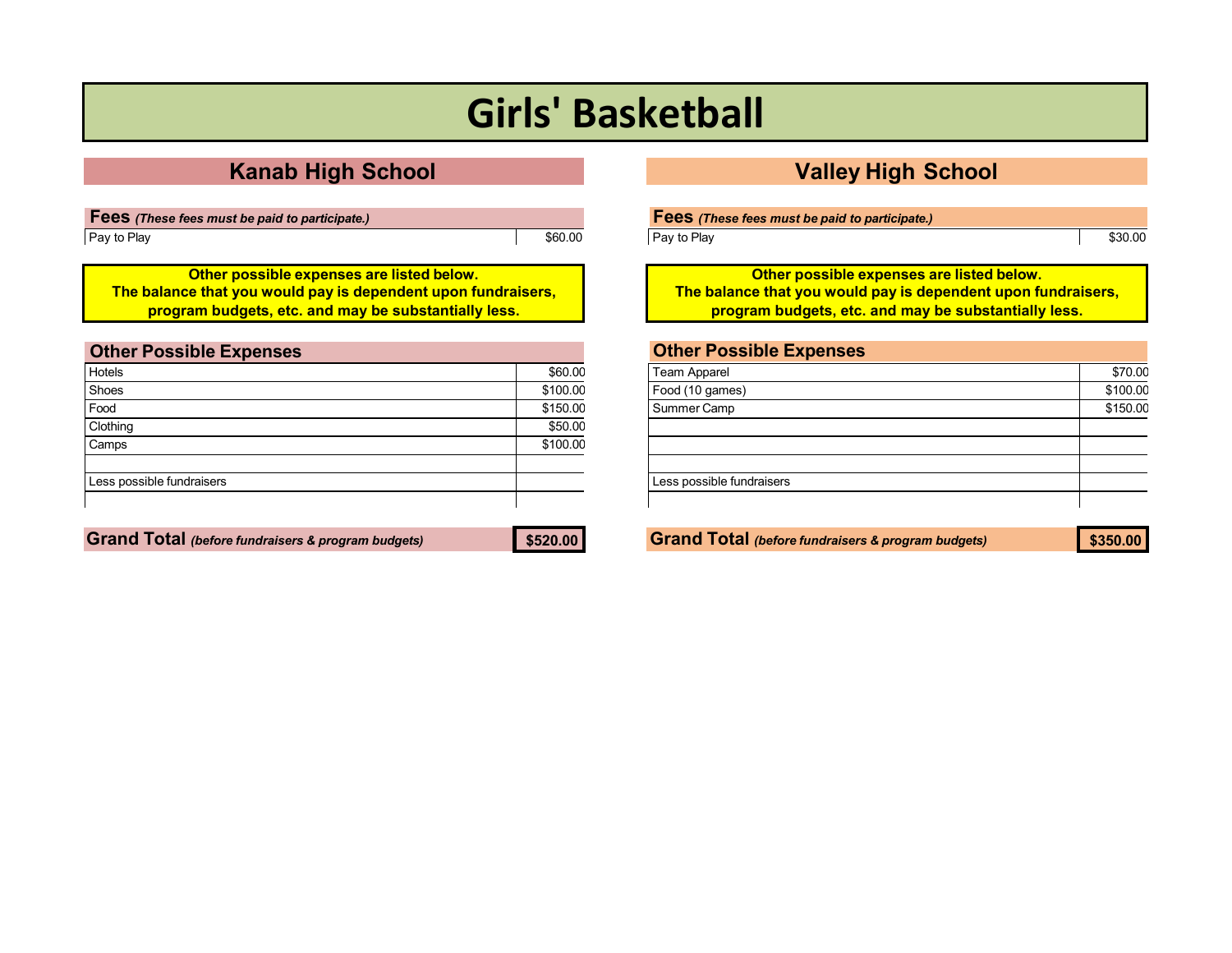# **Cheerleading**

## **Kanab High School Valley High School**

**Fees** *(These fees must be paid to participate.)* Pay to Play **\$60.00** 

**Other possible expenses are listed below. The balance that you would pay is dependent upon fundraisers, program budgets, etc. and may be substantially less.**

<span id="page-4-0"></span>

| <b>Other Possible Expenses</b>     |          |
|------------------------------------|----------|
| Camps                              | \$150.00 |
| Uniforms                           | \$500.00 |
| Hotels                             | \$40.00  |
| Food                               | \$200.00 |
|                                    |          |
|                                    |          |
| Less possible fundraisers<br>\$200 |          |
|                                    |          |

**Fees** *(These fees must be paid to participate.)*

Pay to Play

**Other possible expenses are listed below. The balance that you would pay is dependent upon fundraisers, program budgets, etc. and may be substantially less.**

## **Other Possible Expenses** Baseball Uniform \$80.00 Basketball Uniforms (2) \$525.00 Travel uniform \$150.00 Spirit Bag (with shoes and poms) \$200.00 Food (15 games & tournaments) \$300.00 Less possible fundraisers

Grand Total (before fundraisers & program budgets) \$890.00 Grand Total (before fundraisers & program budgets) \$1,255.00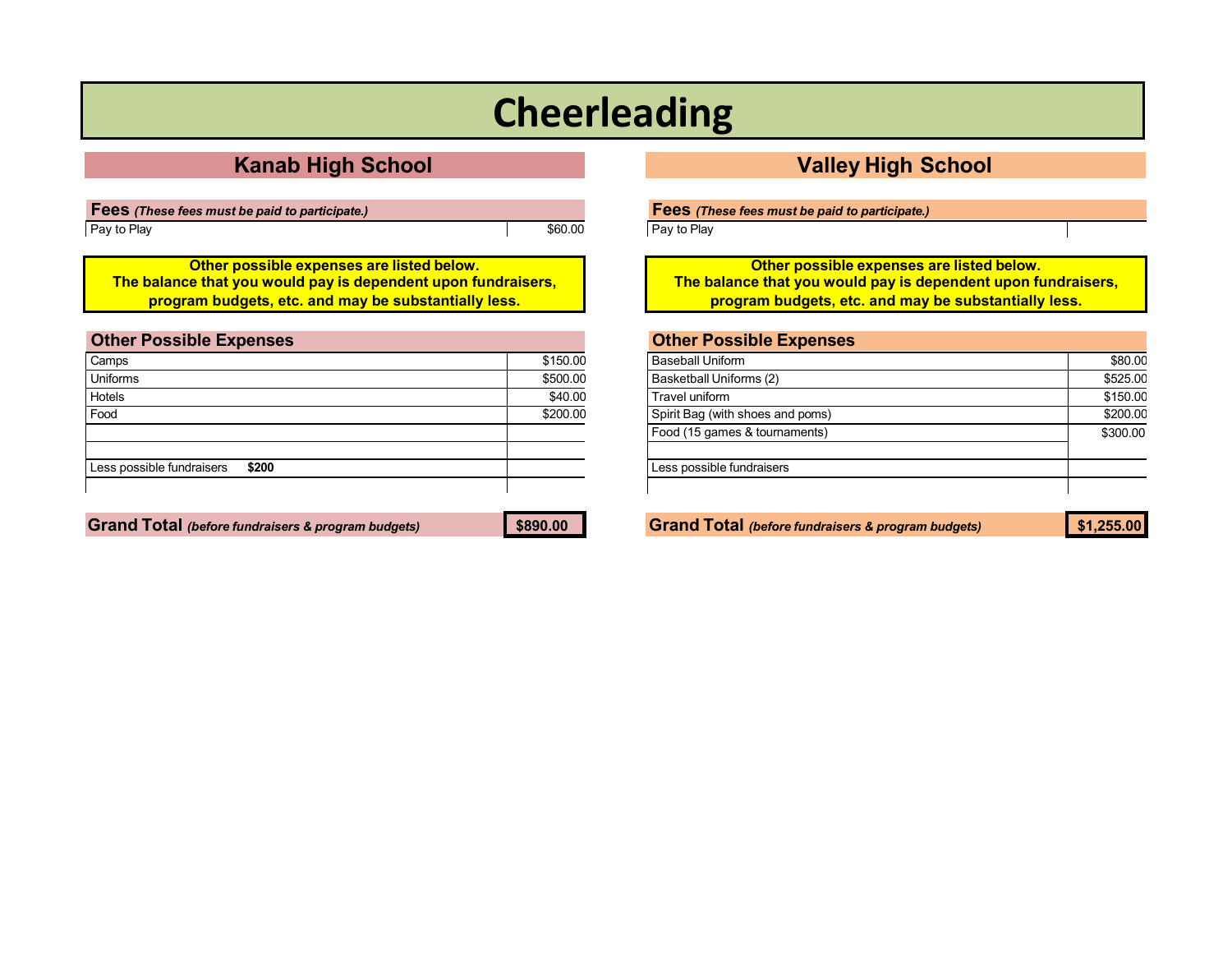# **Cross Country (Boys')**

**Fees** *(These fees must be paid to participate.)* Pay to Play **\$60.00** 

**Other possible expenses are listed below. The balance that you would pay is dependent upon fundraisers, program budgets, etc. and may be substantially less.**

<span id="page-5-0"></span>

| <b>Other Possible Expenses</b> |          |
|--------------------------------|----------|
| Hotel                          | \$40.00  |
| Shoes                          | \$40.00  |
| Clothing                       | \$10.00  |
| Food                           | \$100.00 |
| <b>Summer Camp</b>             | \$50.00  |
| Less possible fundraisers      |          |
|                                |          |

|  | <b>Grand Total (before fundraisers &amp; program budgets)</b> |
|--|---------------------------------------------------------------|
|--|---------------------------------------------------------------|

| \$300.00 |
|----------|
|----------|

### **Kanab High School Valley High School**

**Fees** *(These fees must be paid to participate.)*

Pay to Play **Example 2018** S30.00

**Other possible expenses are listed below. The balance that you would pay is dependent upon fundraisers, program budgets, etc. and may be substantially less.**

| <b>Other Possible Expenses</b> |         |
|--------------------------------|---------|
| Varsity Home Camp              | \$25.00 |
| Food                           | \$40.00 |
| Team Shirt                     | \$18.00 |
| State & Region Food & Hotels   | \$75.00 |
|                                |         |
|                                |         |
| Less possible fundraisers      |         |
|                                |         |
|                                |         |

**Grand Total** *(before fundraisers & program budgets)* **\$300.00 Grand Total** *(before fundraisers & program budgets)* **\$188.00**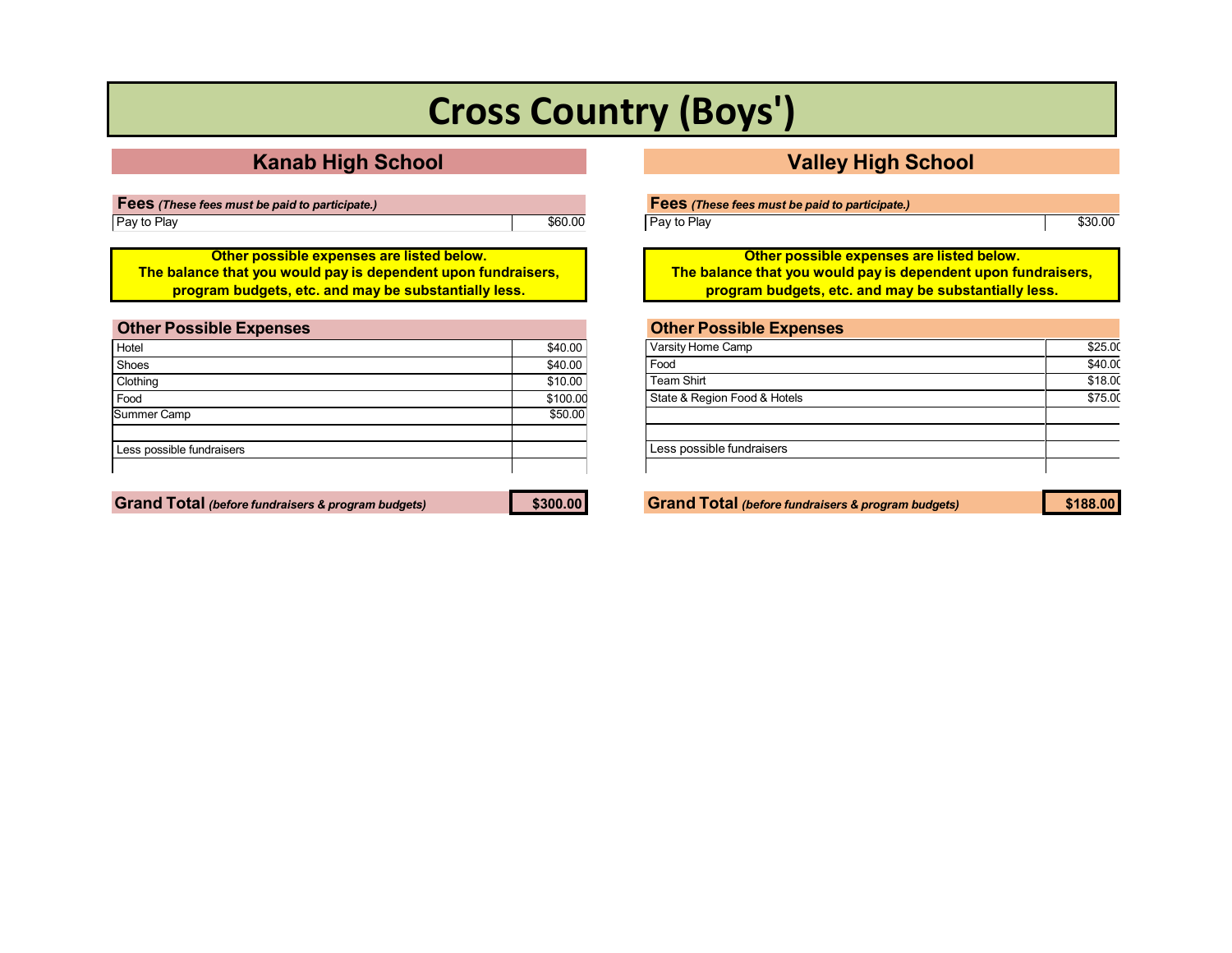# **Cross Country (Girls')**

## **Kanab High School Valley High School**

| <b>Fees</b> (These fees must be paid to participate.) |         |
|-------------------------------------------------------|---------|
| Pay to Play                                           | \$60.00 |

**Other possible expenses are listed below. The balance that you would pay is dependent upon fundraisers, program budgets, etc. and may be substantially less.**

<span id="page-6-0"></span>

| <b>Other Possible Expenses</b> |          |
|--------------------------------|----------|
| Hotel                          | \$40.00  |
| Shoes                          | \$40.00  |
| Clothing                       | \$10.00  |
| Food                           | \$100.00 |
| Summer Camp                    | \$50.00  |
| Less possible fundraisers      |          |

**Grand Total** *(before fundraisers & program budgets)* **\$300.00 Grand Total** *(before fundraisers & program budgets)* **\$188.00**

| <b>Fees</b> (These fees must be paid to participate.) |         |
|-------------------------------------------------------|---------|
| Pay to Play                                           | \$30.00 |

**Other possible expenses are listed below. The balance that you would pay is dependent upon fundraisers, program budgets, etc. and may be substantially less.**

| <b>Other Possible Expenses</b> |         |
|--------------------------------|---------|
| Varsity Home Camp              | \$25.00 |
| Food                           | \$40.00 |
| <b>Team Shirt</b>              | \$18.00 |
| State & Region Food & Hotels   | \$75.00 |
|                                |         |
|                                |         |
| Less possible fundraisers      |         |
|                                |         |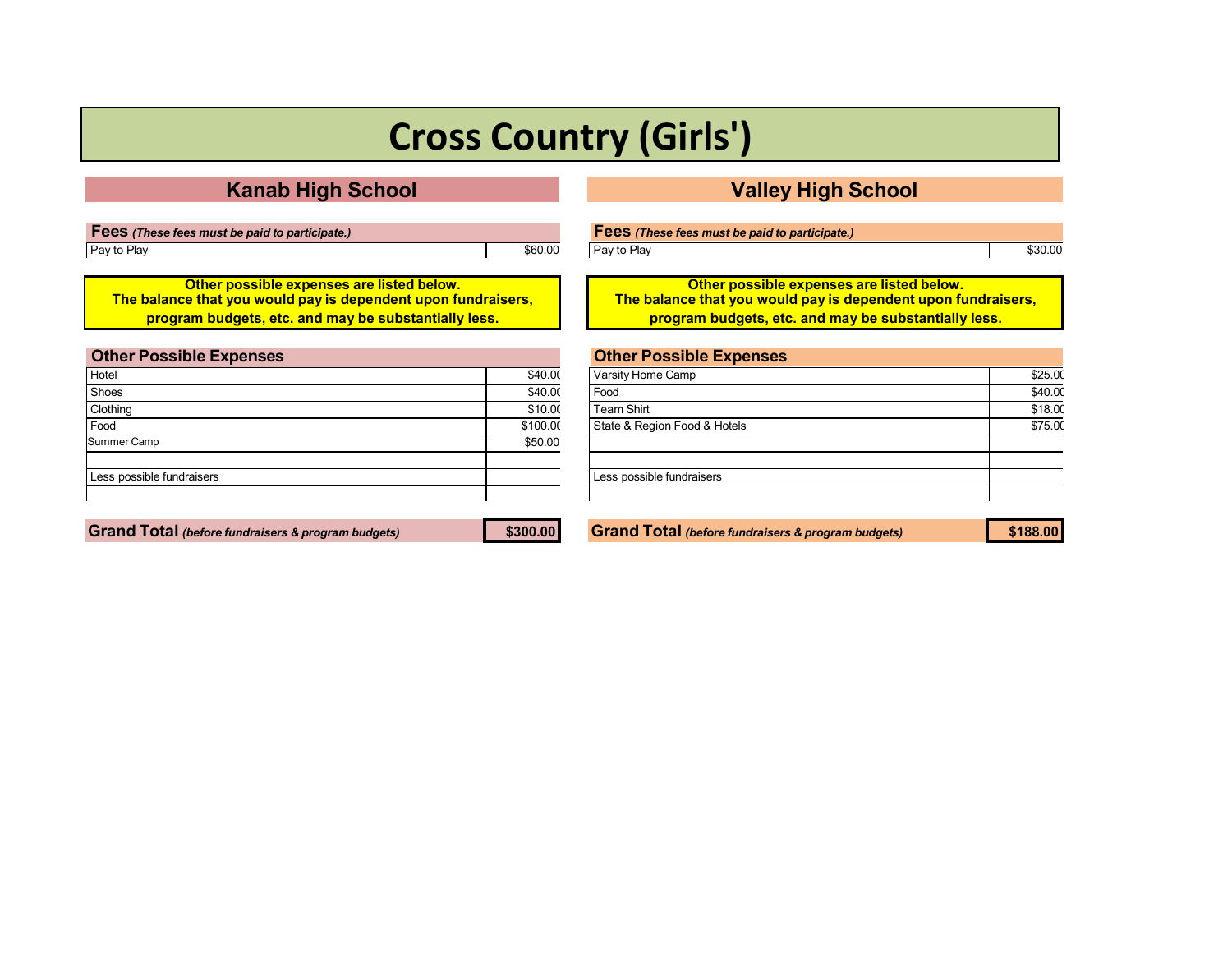# **Drill Team**

## **Kanab High School**

**Fees** *(These fees must be paid to participate.)* Pay to Play **Example 2018** Second League 2018 12:00 Second 2019 12:00 Second 2019 12:00 Second 2019 12:00 Second 2019 12:00 Second 2019 12:00 Second 2019 12:00 Second 2019 12:00 Second 2019 12:00 Second 2019 12:00 Second 2

**Other possible expenses are listed below. The balance that you would pay is dependent upon fundraisers, program budgets, etc. and may be substantially less.**

<span id="page-7-0"></span>

| <b>Other Possible Expenses</b>  |          |
|---------------------------------|----------|
| Camps                           | \$175.00 |
| <b>Uniforms</b>                 | \$350.00 |
| Food                            | \$200.00 |
| Coreography                     | \$300.00 |
|                                 |          |
|                                 |          |
|                                 |          |
| Less possible fundraisers \$500 |          |
|                                 |          |

**Grand Total***(before fundraisers & program budgets)* **\$1,025.00**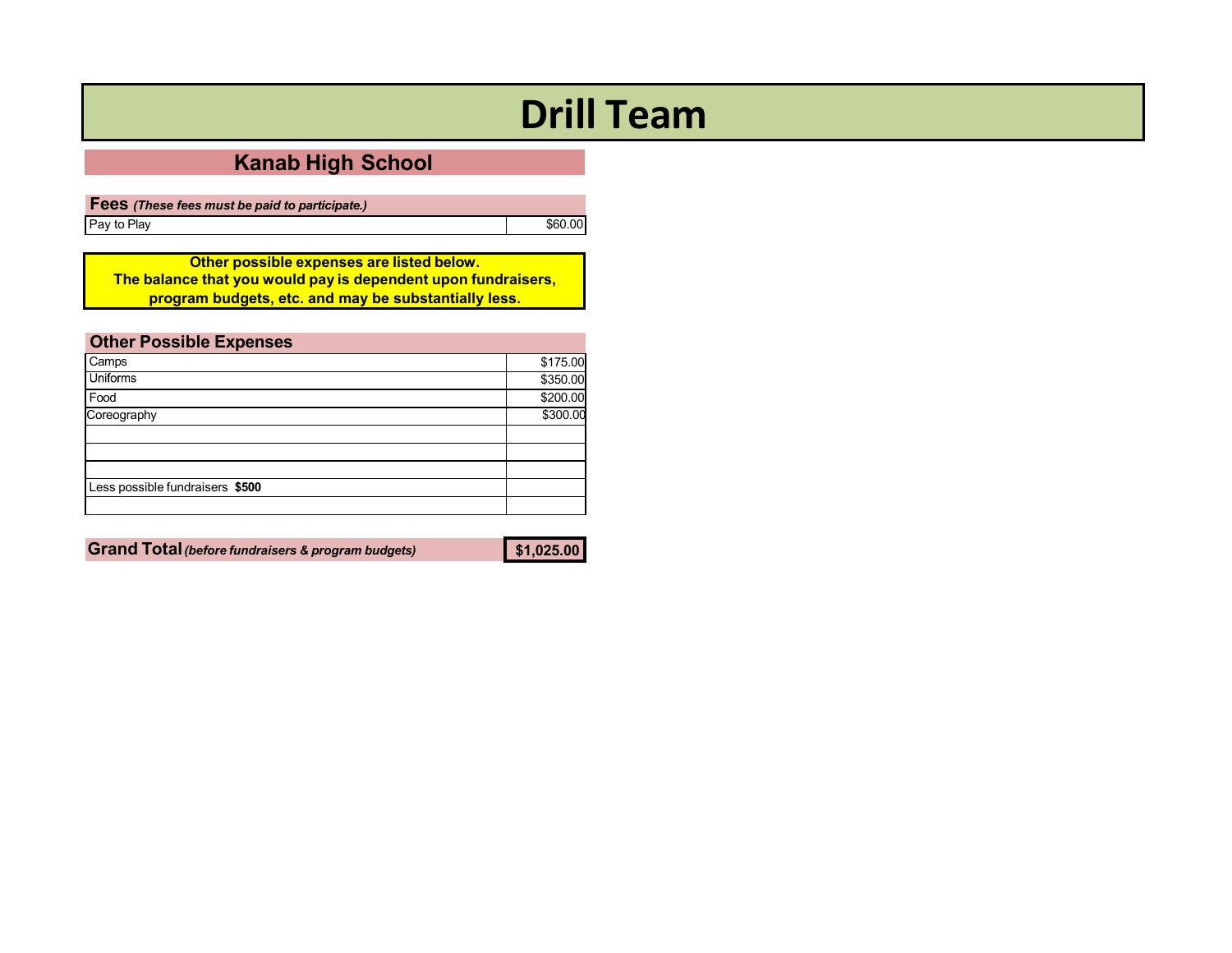# **Football**

## **Kanab High School**

| <b>Fees</b> (These fees must be paid to participate.) |          |
|-------------------------------------------------------|----------|
| Pay to Play                                           | \$150.00 |

**Other possible expenses are listed below. The balance that you would pay is dependent upon fundraisers, program budgets, etc. and may be substantially less.**

<span id="page-8-0"></span>

| <b>Other Possible Expenses</b>     |          |
|------------------------------------|----------|
| Camps                              | \$200.00 |
| Uniform, jerseys                   | \$75.00  |
| <b>Hotels</b>                      | \$60.00  |
| Spirit pack, shorts, shirts, socks | \$50.00  |
| Food                               | \$100.00 |
|                                    |          |
| Less possible fundraisers          |          |
|                                    |          |

**Grand Total** *(before fundraisers & program budgets)* **\$635.00**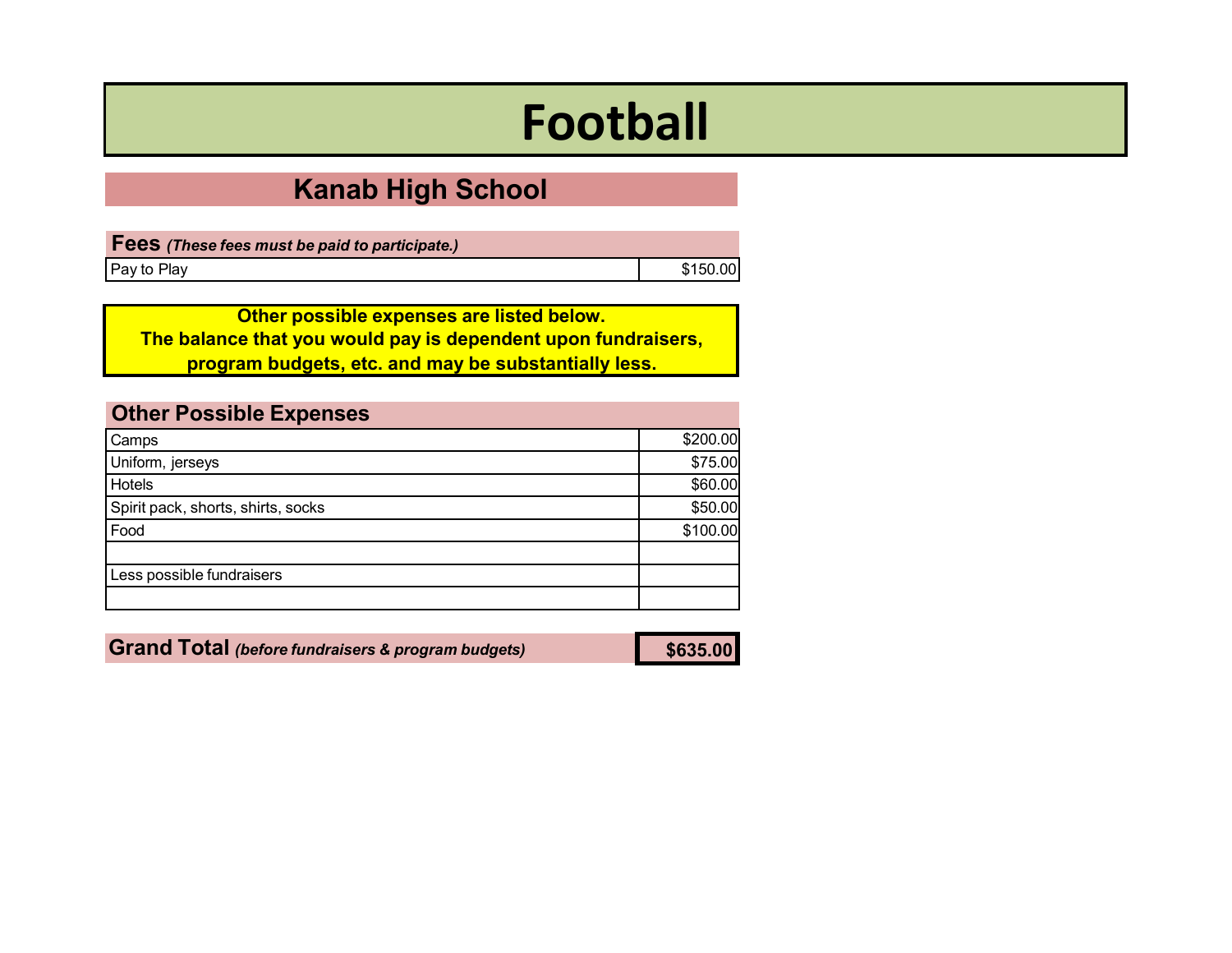# **Golf**

| <b>Kanab High School</b>                                                                                                                                           |         |                                                                                                                                                                    | <b>Valley High School</b> |
|--------------------------------------------------------------------------------------------------------------------------------------------------------------------|---------|--------------------------------------------------------------------------------------------------------------------------------------------------------------------|---------------------------|
| Fees (These fees must be paid to participate.)                                                                                                                     |         | Fees (These fees must be paid to participate.)                                                                                                                     |                           |
| Pay to Play                                                                                                                                                        | \$60.00 | Pay to Play                                                                                                                                                        | \$30.00                   |
| Other possible expenses are listed below.<br>The balance that you would pay is dependent upon fundraisers,<br>program budgets, etc. and may be substantially less. |         | Other possible expenses are listed below.<br>The balance that you would pay is dependent upon fundraisers,<br>program budgets, etc. and may be substantially less. |                           |
| Othor Poesible Exponence                                                                                                                                           |         | Othor Poesible Exponence                                                                                                                                           |                           |

<span id="page-9-0"></span>

| <b>Other Possible Expenses</b> |          | <b>Other Possible Expenses</b> |          |
|--------------------------------|----------|--------------------------------|----------|
| Hotels                         | \$40.00  | Food*                          | \$140.00 |
| Green fees                     | \$50.00  | Equipment**                    | \$290.00 |
| Equipment, clubs               | \$200.00 |                                |          |
| Balls                          | \$30.00  |                                |          |
| Food                           | \$100.00 |                                |          |
|                                |          |                                |          |
| Less possible fundraisers      |          | Less possible fundraisers      |          |
|                                |          |                                |          |

**Grand Total** *(before fundraisers & program budgets)* **\$460.00**

**\$480.00 Grand Total** *(before fundraisers & program budgets)*

### **\*Food**

Tournament food (\$15 each trip) - \$60 Region - \$20 State - 3 dinners @ \$10, 2 lunches @ \$10, 2 breakfasts @ \$5

### **\*\*Equipment**

Shirt - \$30 Slacks - \$30 Clubs - \$100 Bag - \$100 Balls - \$30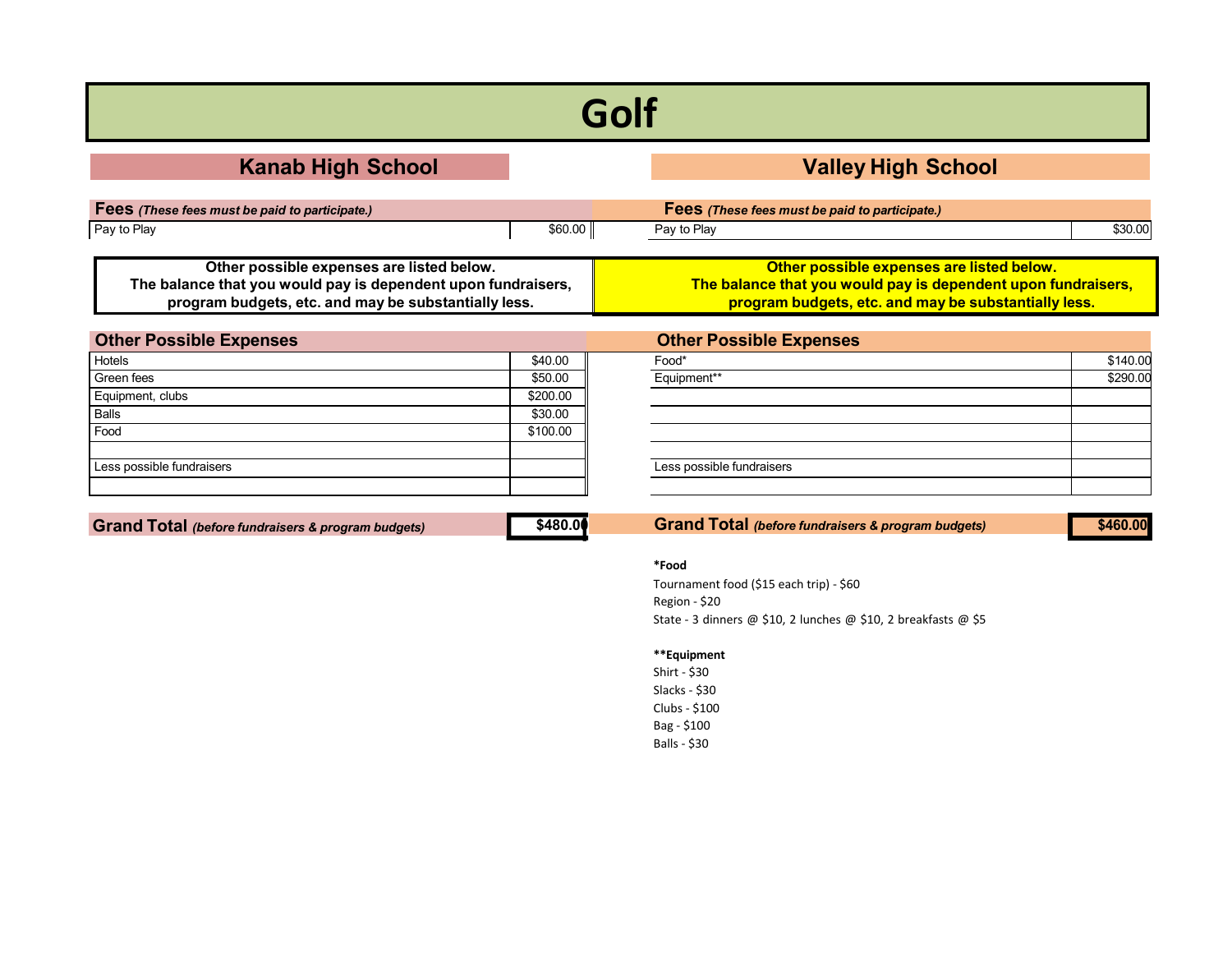# **Softball**

## **Kanab High School**

**Fees** *(These fees must be paid to participate.)* Pay to Play **Example 2018** Second League 2018 12:00 Second 2019 12:00 Second 2019 12:00 Second 2019 12:00 Second 2019 12:00 Second 2019 12:00 Second 2019 12:00 Second 2019 12:00 Second 2019 12:00 Second 2019 12:00 Second 2

**Other possible expenses are listed below. The balance that you would pay is dependent upon fundraisers, program budgets, etc. and may be substantially less.**

<span id="page-10-0"></span>

| <b>Other Possible Expenses</b> |          |
|--------------------------------|----------|
| <b>Hotels</b>                  | \$40.00  |
| <b>Mitt</b>                    | \$50.00  |
| Shoes                          | \$75.00  |
| Food                           | \$100.00 |
| Clothing                       | \$25.00  |
|                                |          |
| Less possible fundraisers      |          |
|                                |          |

**Grand Total***(before fundraisers & program budgets)* **\$350.00**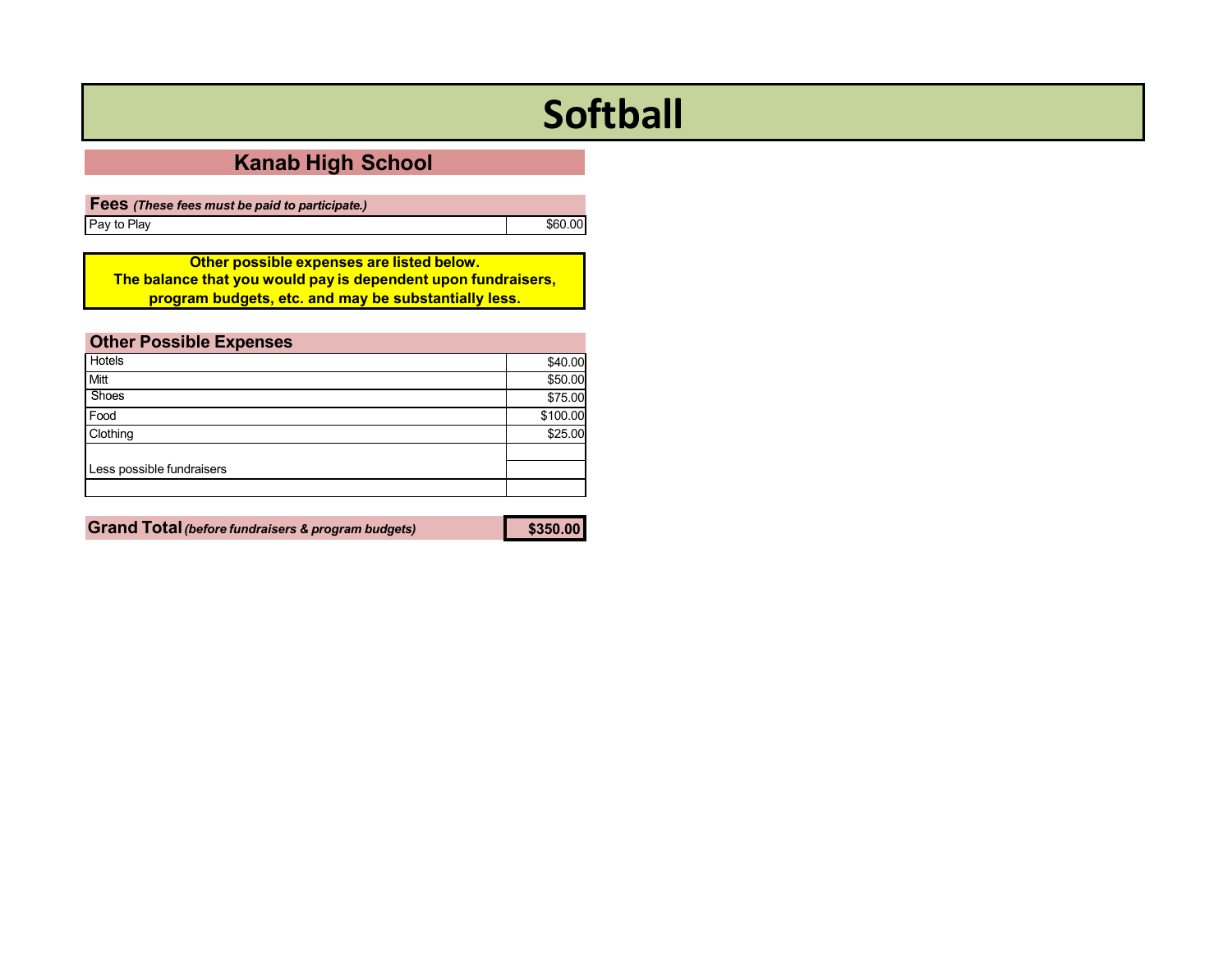# **Track & Field (Boys')**

## **Kanab High School Valley High School**

**Fees** *(These fees must be paid to participate.)* Pay to Play **\$60.00** 

**Other possible expenses are listed below. The balance that you would pay is dependent upon fundraisers, program budgets, etc. and may be substantially less.**

<span id="page-11-0"></span>

| <b>Other Possible Expenses</b> |          |
|--------------------------------|----------|
| Hotels                         | \$40.00  |
| Clothing                       | \$15.00  |
| Shoes                          | \$40.00  |
| Food                           | \$100.00 |
| <b>Uniform Rental</b>          | \$10.00  |
| Less possible fundraisers      |          |

Grand Total (before fundraisers & program budgets) \$265.00 Service Constructed Construction of the Service of the Service of Service Service of Service Service of Service Service Service Service Service Service Service Ser

Pay to Play **\$30.00** 

**Other possible expenses are listed below. The balance that you would pay is dependent upon fundraisers, program budgets, etc. and may be substantially less.**

| Team Apparel              | \$80.00  |
|---------------------------|----------|
| Food                      | \$100.00 |
| Hotels (BYU & State)      | \$50.00  |
|                           |          |
|                           |          |
|                           |          |
| Less possible fundraisers |          |
|                           |          |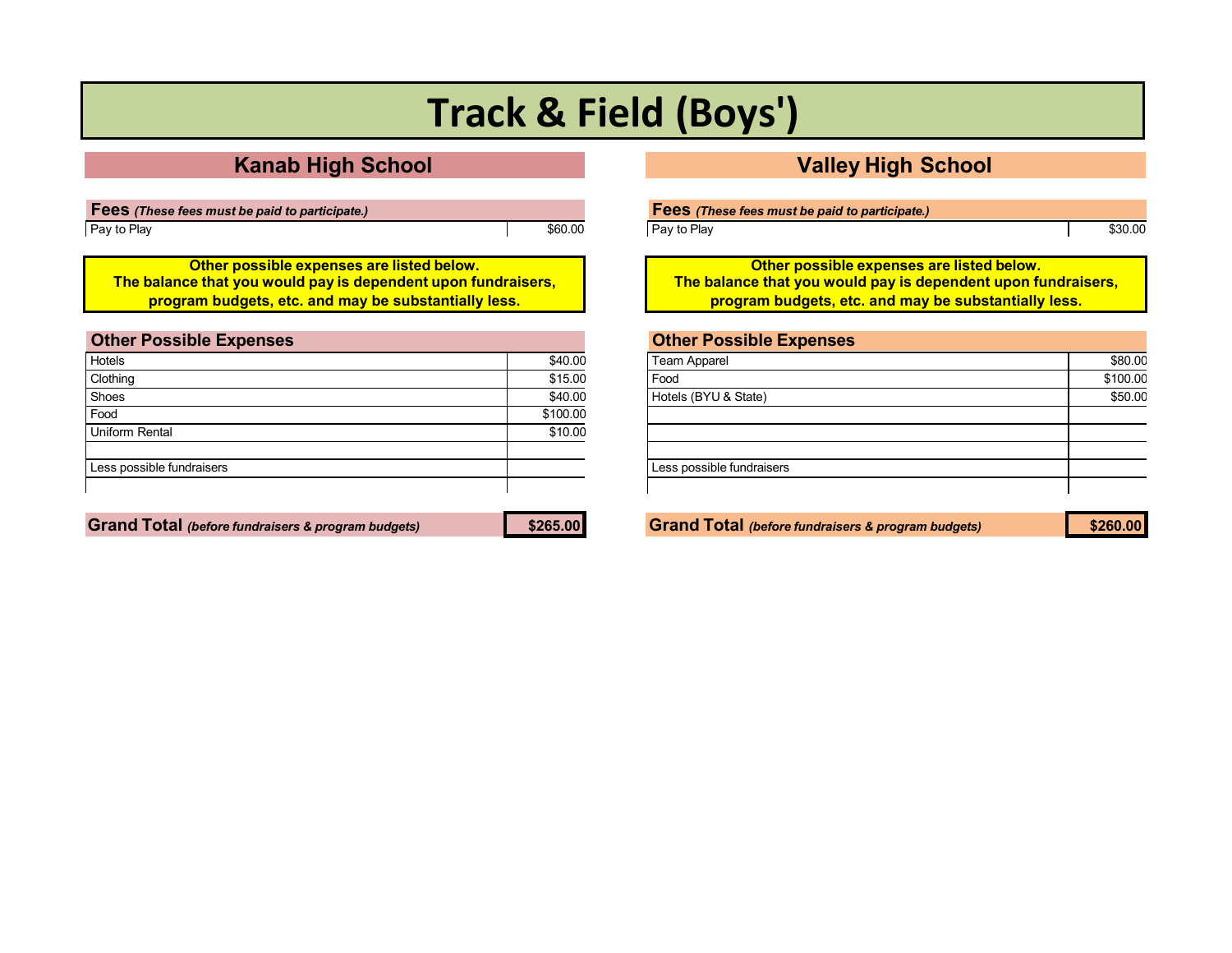# **Track & Field (Girls')**

## **Kanab High School Valley High School**

| <b>Fees</b> (These fees must be paid to participate.) |         |
|-------------------------------------------------------|---------|
| Pay to Play                                           | \$60.00 |

**Other possible expenses are listed below. The balance that you would pay is dependent upon fundraisers, program budgets, etc. and may be substantially less.**

<span id="page-12-0"></span>

| <b>Other Possible Expenses</b> |          |
|--------------------------------|----------|
| Hotels                         | \$40.00  |
| Clothing                       | \$15.00  |
| Shoes                          | \$40.00  |
| Food                           | \$100.00 |
| <b>Uniform Rental</b>          | \$10.00  |
|                                |          |
|                                |          |
|                                |          |
| Less possible fundraisers      |          |
|                                |          |

| Fees (These fees must be paid to participate.) |         |
|------------------------------------------------|---------|
| Pay to Play                                    | \$30.00 |

**Other possible expenses are listed below. The balance that you would pay is dependent upon fundraisers, program budgets, etc. and may be substantially less.**

## **Other Possible Expenses**

| Team Apparel              | \$80.00  |
|---------------------------|----------|
| Food                      | \$100.00 |
| Hotels (BYU & State)      | \$50.00  |
|                           |          |
|                           |          |
|                           |          |
|                           |          |
|                           |          |
| Less possible fundraisers |          |
|                           |          |

**Grand Total** *(before fundraisers & program budgets)* **\$265.00 Grand Total** *(before fundraisers & program budgets)* **\$260.00**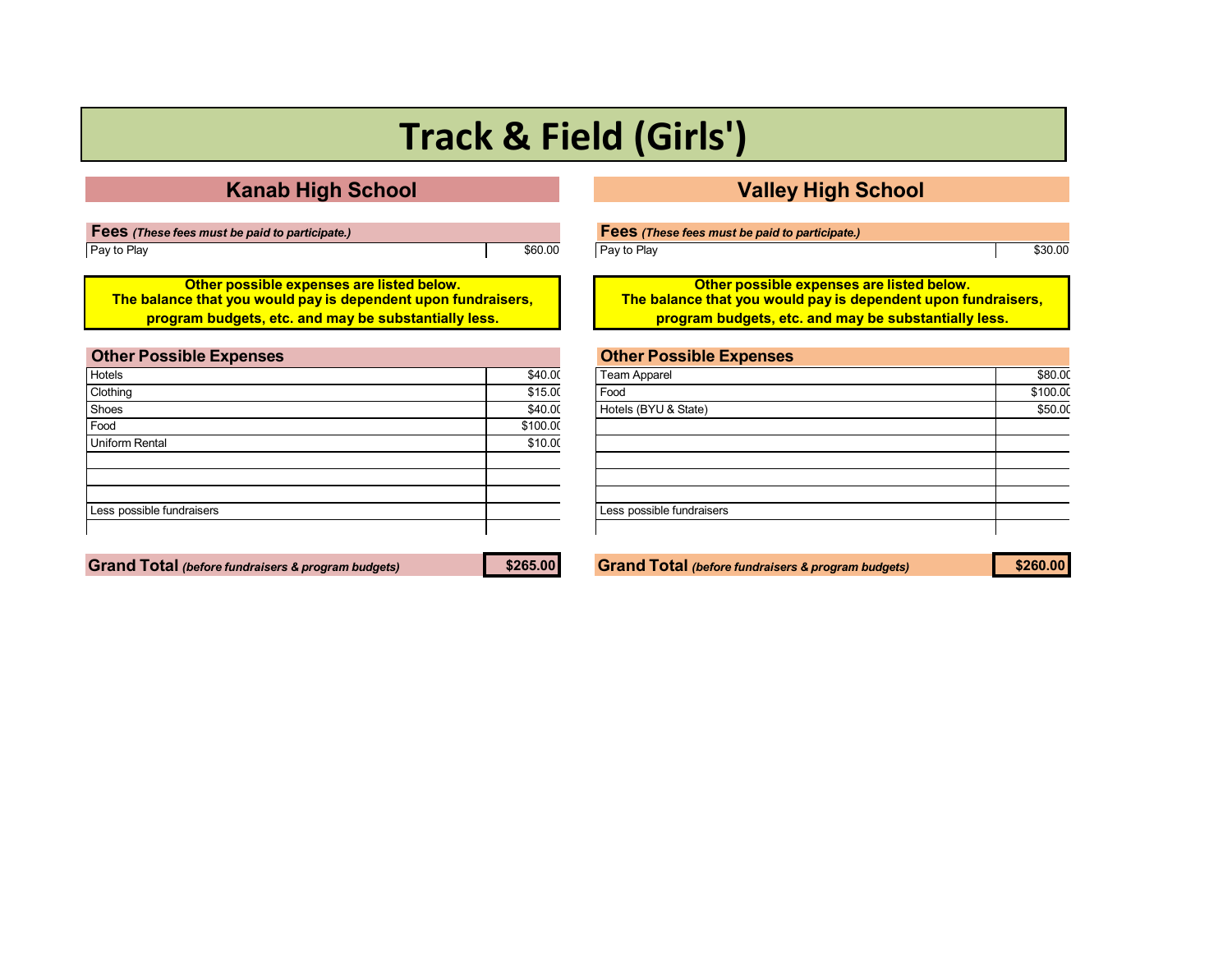# **Volleyball**

## **Kanab High School Valley High School**

**Fees** *(These fees must be paid to participate.)* Pay to Play **\$60.00** 

**Other possible expenses are listed below. The balance that you would pay is dependent upon fundraisers, program budgets, etc. and may be substantially less.**

<span id="page-13-0"></span>

| <b>Other Possible Expenses</b> |          |
|--------------------------------|----------|
| Camps                          | \$185.00 |
| Team jacket                    | \$70.00  |
| 4 Hotels                       | \$120.00 |
| Team backpack (Freshmen)       | \$40.00  |
| Shoes                          | \$80.00  |
| Food                           | \$150.00 |
|                                |          |
| Less possible fundraisers      |          |
|                                |          |

**Grand Total** *(before fundraisers & program budgets)* **\$705.00 Grand Total** *(before fundraisers & program budgets)* **\$640.00**

Pay to Play **Figure 2018 Figure 2018 Figure 2018 Figure 2019 Figure 2019 Figure 2019 Figure 2019 Figure 2019** 

**Other possible expenses are listed below. The balance that you would pay is dependent upon fundraisers, program budgets, etc. and may be substantially less.**

| <b>Other Possible Expenses</b>   |          |
|----------------------------------|----------|
| Home VB Camp                     | \$185.00 |
| Richfield VB Camp Food & Hotel   | \$150.00 |
| Dixie VB Tournament Food & Hotel | \$30.00  |
| State VB Tournament Food & Hotel | \$40.00  |
| Food (Away Games)                | \$160.00 |
| <b>Team Apparel</b>              | \$45.00  |
|                                  |          |
| Less possible fundraisers        |          |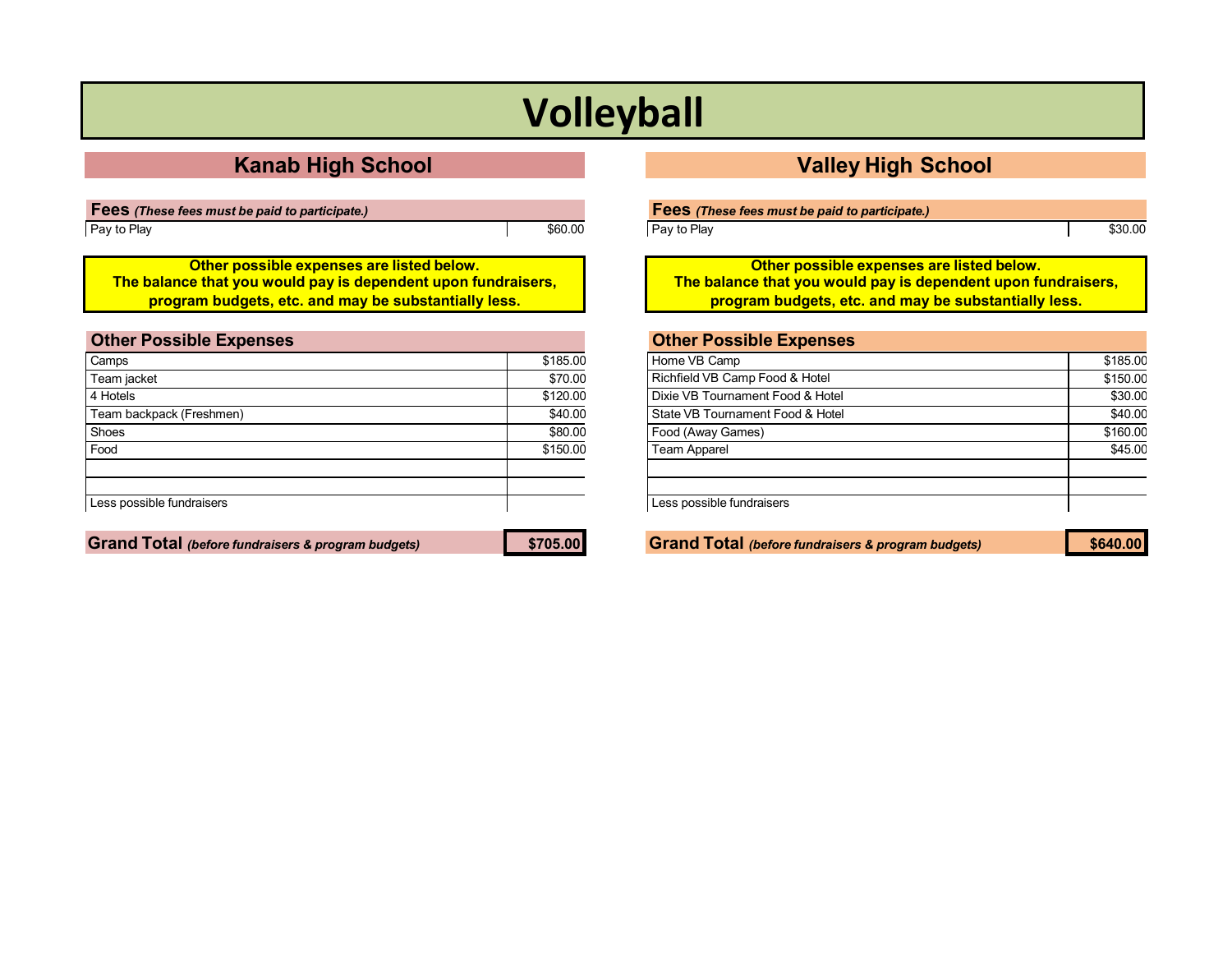# **Wrestling**

## **Kanab High School**

**Fees** *(These fees must be paid to participate.)* Pay to Play **Example 2018** Second League 2018 12:00 Second 2019 12:00 Second 2019 12:00 Second 2019 12:00 Second 2019 12:00 Second 2019 12:00 Second 2019 12:00 Second 2019 12:00 Second 2019 12:00 Second 2019 12:00 Second 2

**Other possible expenses are listed below. The balance that you would pay is dependent upon fundraisers, program budgets, etc. and may be substantially less.**

<span id="page-14-0"></span>

| <b>Other Possible Expenses</b> |          |
|--------------------------------|----------|
| Hotels                         | \$80.00  |
| Shoes \$35 - \$100             | \$100.00 |
| Food                           | \$100.00 |
| Clothing                       | \$80.00  |
|                                |          |
|                                |          |
| Less possible fundraisers      |          |
|                                |          |

**Grand Total***(before fundraisers & program budgets)* **\$420.00**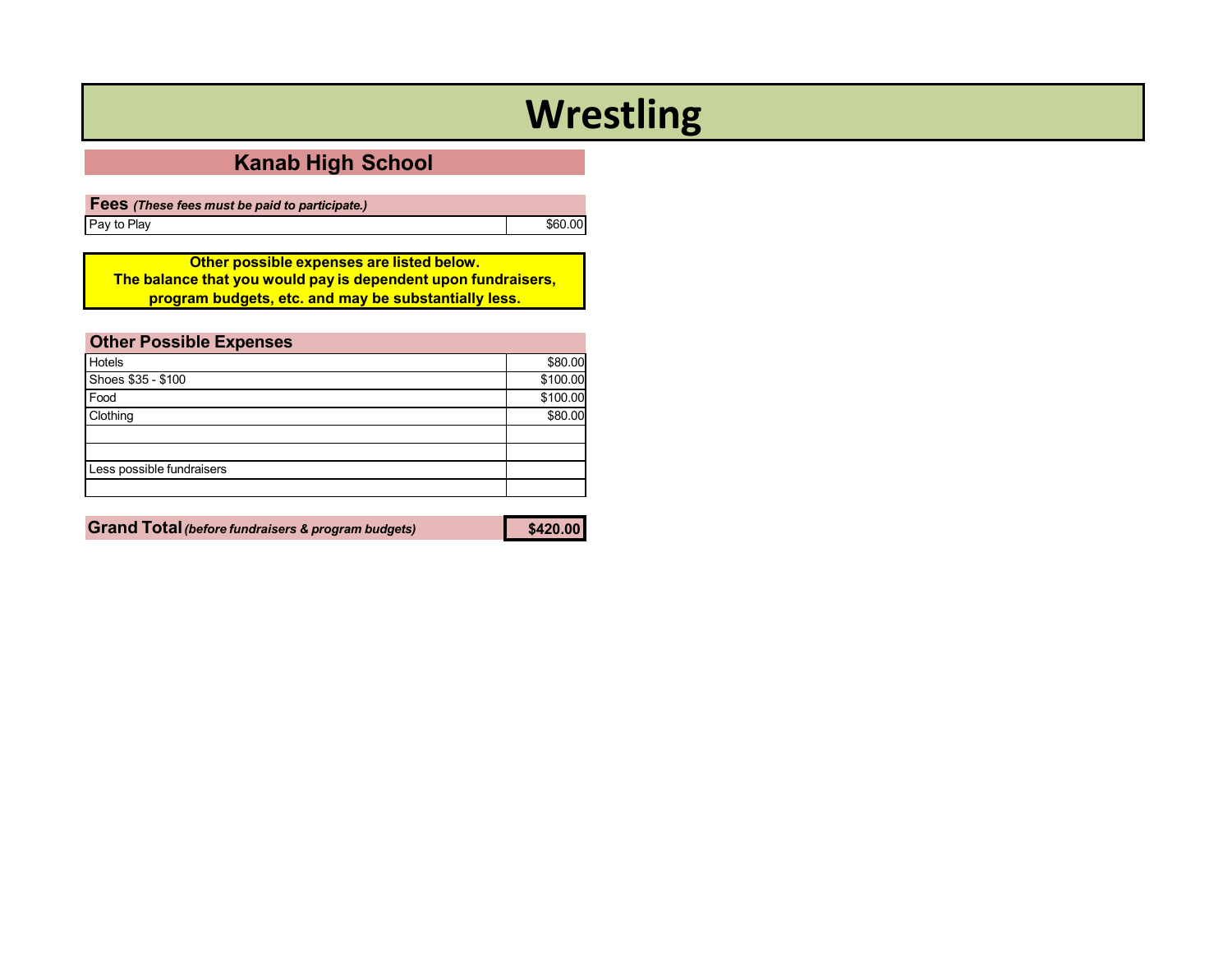## **Band**

**Fees** *(These fees must be paid to participate.)*

Class Fee

**Other possible expenses are listed below. The balance that you would pay is dependent upon fundraisers, program budgets, etc. and may be substantially less.**

### **Other Possible Expenses**

<span id="page-15-0"></span>

| Uniform dresses/slacks                                                      | \$100. |
|-----------------------------------------------------------------------------|--------|
| Hotels                                                                      | \$40.  |
| Instruments                                                                 | \$75.  |
| School Instrument Rental (\$10 per month or \$75 per year paid up front)    |        |
| Instruments based on availability.                                          |        |
| Highly recommend to rent or bring your own instrument in working condition. |        |
| Private intrument rentals could be maximum of up to \$150/month             |        |
| Food                                                                        | \$50.0 |
| Califonia Music Trip every other year - partially fundraised                | \$650. |
| <b>Grand Total</b> (before fundraisers & program budgets)                   |        |

Class Fee

**Other possible expenses are listed below. The balance that you would pay is dependent upon fundraisers, program budgets, etc. and may be substantially less.**

**Other Possible Expenses**

| Concert attire (if you don't bring your own)                                      | \$20.00    |
|-----------------------------------------------------------------------------------|------------|
|                                                                                   |            |
| Instrument Rental Fees-Range from \$10-\$150 per month based on instrument select | \$1,500.00 |
|                                                                                   |            |
|                                                                                   |            |
|                                                                                   |            |
|                                                                                   |            |
| Less possible fundraisers                                                         |            |
|                                                                                   |            |

**Grand Total** *(before fundraisers & program budgets)*

### **\$1,520.00**

### **Kanab High School Valley High School**

**Fees** *(These fees must be paid to participate.)*

Class Fee

**Other possible expenses are listed below. The balance that you would pay is dependent upon fundraisers, program budgets, etc. and may be substantially less.**

| <b>Other Possible Expenses</b>    |         |
|-----------------------------------|---------|
| Instrument use fee (per semester) | \$25.00 |
| Region & State Food & Hotel       | \$65.00 |
| Guitar rental*                    |         |
|                                   |         |
|                                   |         |
|                                   |         |
|                                   |         |
|                                   |         |
| Less possible fundraisers         |         |
|                                   |         |

**Grand Total** *(before fundraisers & program budgets)*

**\$90.00**

**\*Guitar - Rental: \$25/Semester** Guitar - Replace strings: \$5-\$15

**Kanab Middle School** Guitar - Replace lost bag/case: \$35-\$110 Guitar - Replace broken instrument: \$125-\$500

**Fees** (These fees must be paid to participate.) Guitar - Replace lost instrument setup: \$160-\$700 Other instruments similar to guitar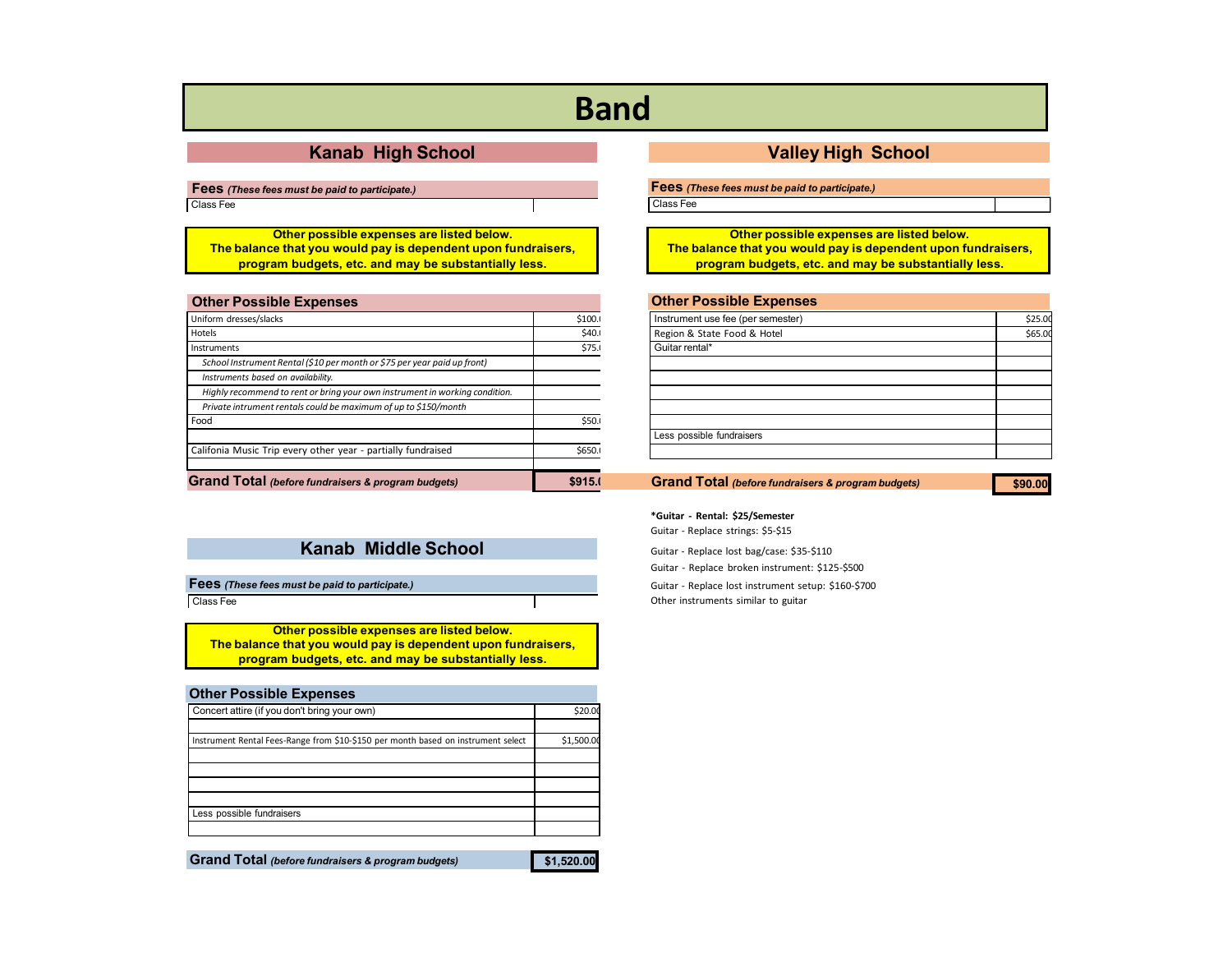# **Beginning/Advanced Choir**

| <b>Kanab High School</b>                                                                                                                                           |          | <b>Valley High School</b>                                                                                                                                          |          |
|--------------------------------------------------------------------------------------------------------------------------------------------------------------------|----------|--------------------------------------------------------------------------------------------------------------------------------------------------------------------|----------|
| Fees (These fees must be paid to participate.)                                                                                                                     |          | Fees (These fees must be paid to participate.)                                                                                                                     |          |
| Choir Fee                                                                                                                                                          | \$60.00  | Choir Fee                                                                                                                                                          |          |
| Other possible expenses are listed below.<br>The balance that you would pay is dependent upon fundraisers,<br>program budgets, etc. and may be substantially less. |          | Other possible expenses are listed below.<br>The balance that you would pay is dependent upon fundraisers,<br>program budgets, etc. and may be substantially less. |          |
| <b>Other Possible Expenses</b>                                                                                                                                     |          | <b>Other Possible Expenses</b>                                                                                                                                     |          |
| Uniform dresses/slacks                                                                                                                                             | \$100.00 | Music tour (usually fundraised)                                                                                                                                    | \$200.00 |
| Hotels                                                                                                                                                             | \$20.00  | Honor Ensembles (Food & Hotel)                                                                                                                                     | \$140.00 |
| Food                                                                                                                                                               | \$50.00  | Region/State Festival Food & Hotel                                                                                                                                 | \$65.00  |
|                                                                                                                                                                    |          | Uniform                                                                                                                                                            | \$52.00  |
| Califonia Music Trip every other year - partially fundraised                                                                                                       | \$650.00 |                                                                                                                                                                    |          |
|                                                                                                                                                                    |          |                                                                                                                                                                    |          |
|                                                                                                                                                                    |          |                                                                                                                                                                    |          |
| Less possible fundraisers                                                                                                                                          |          | Less possible fundraisers                                                                                                                                          |          |
| Grand Total (before fundraisers & program budgets)                                                                                                                 | \$780.0  | Grand Total (before fundraisers & program budgets)                                                                                                                 | \$457.0  |

Choir - Lost music: \$3-\$50

### <span id="page-16-0"></span>**Kanab MiddleSchool**

**Fees** (These fees *must* be paid to participate.) Califonia Music Trip every other year - partially fundraised. 600 Class Fee

**Other possible expenses are listed below. The balance that you would pay is dependent upon fundraisers, program budgets, etc. and may be substantially less.**

| <b>Other Possible Expenses</b>                     |         |
|----------------------------------------------------|---------|
| Concert attire (if you don't bring your own)       | \$20.00 |
|                                                    |         |
|                                                    |         |
|                                                    |         |
|                                                    |         |
| Less possible fundraisers                          |         |
|                                                    |         |
|                                                    |         |
| Grand Total (before fundraisers & program budgets) |         |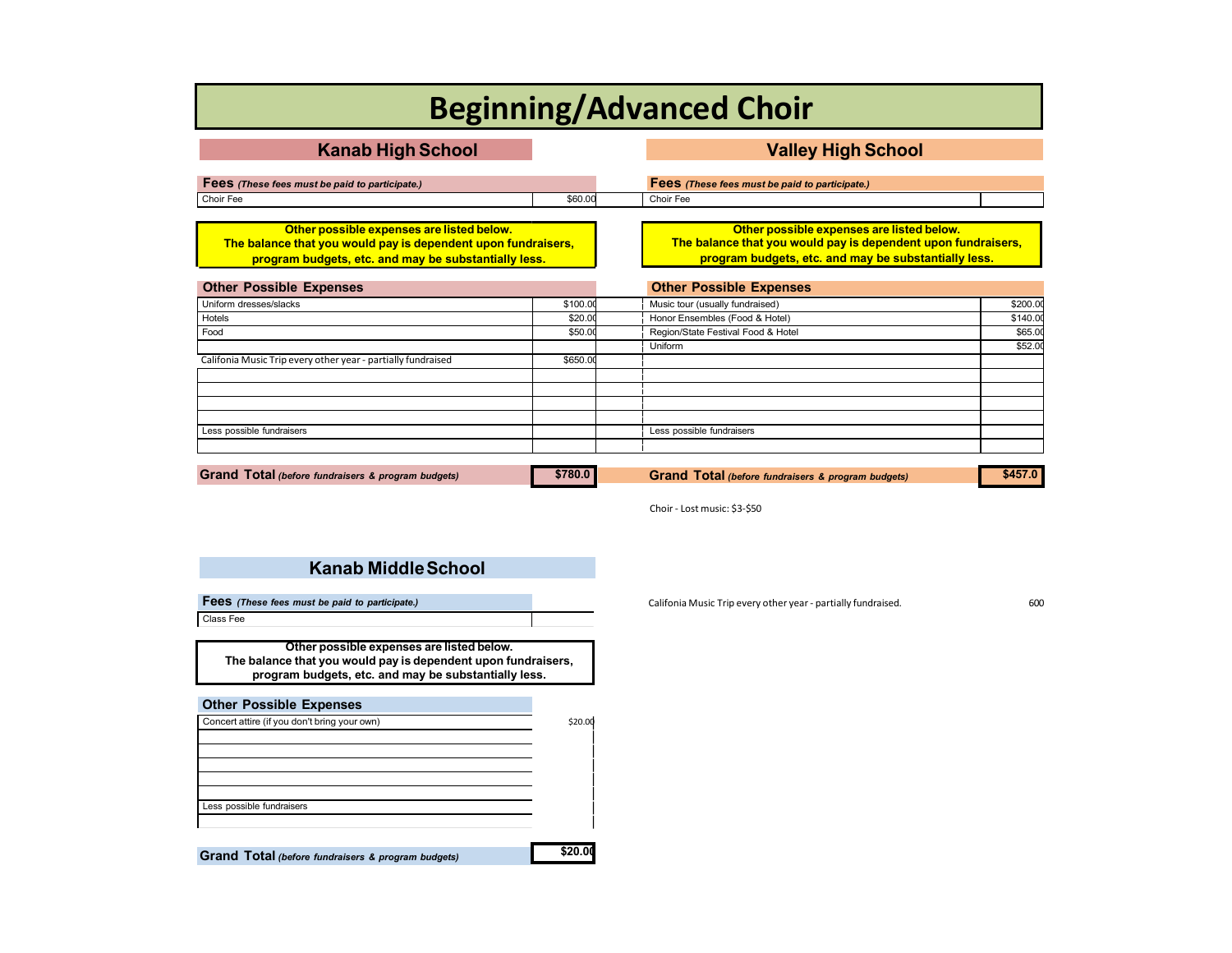# **Theater / Drama**

## **Kanab High School Valley High School**

**Fees** *(These fees must be paid to participate.)*  $\begin{array}{|c|c|c|c|c|}\hline \text{Class Free} & \text{${\bf 860.0015} \text{ }} \end{array}$ 

**Other possible expenses are listed below. The balance that you would pay is dependent upon fundraisers, program budgets, etc. and may be substantially less.**

| <b>Other Possible Expenses</b> |          |
|--------------------------------|----------|
| Shirts                         | \$30.00  |
| Hotels                         | \$60.00  |
| Food                           | \$100.00 |
| Student Workshop/Performance   | \$30.00  |
|                                |          |
|                                |          |
| Less possible fundraisers      |          |
|                                |          |

Grand Total (before fundraisers & program budgets) \$280.00 Service Constructed Construction of the Stand Total (before fundraisers & program budgets) \$130.00

Class Fee \$30.00

**Other possible expenses are listed below. The balance that you would pay is dependent upon fundraisers, program budgets, etc. and may be substantially less.**

| <b>Other Possible Expenses</b> |         |
|--------------------------------|---------|
| <b>Region Food</b>             | \$10.00 |
| State Food & Hotel             | \$70.00 |
| Shirts                         | \$20.00 |
|                                |         |
|                                |         |
|                                |         |
| Less possible fundraisers      |         |
|                                |         |
|                                |         |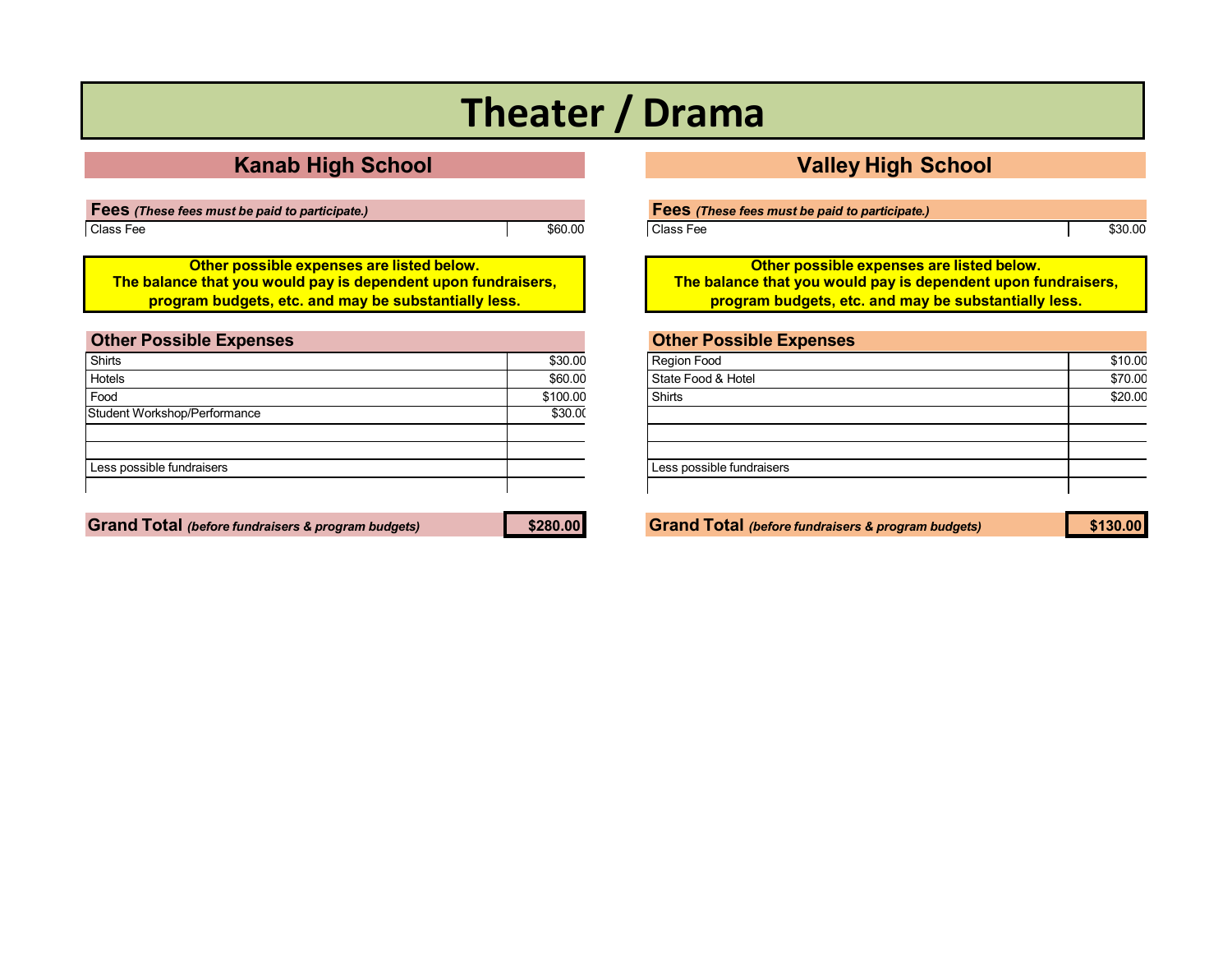# **Orchestra**

**Fees** *(These fees must be paid to participate.)*

Class Fee

**Other possible expenses are listed below. The balance that you would pay is dependent upon fundraisers, program budgets, etc. and may be substantially less.**

<span id="page-18-0"></span>

| <b>Other Possible Expenses</b>                               |          |
|--------------------------------------------------------------|----------|
| Uniform dresses/slacks                                       | \$100.00 |
| Hotels                                                       | \$40.00  |
| Instruments                                                  | \$75.00  |
| Food                                                         | \$50.00  |
|                                                              |          |
|                                                              |          |
| Califonia Music Trip every other year - partially fundraised | \$650.00 |
|                                                              |          |
| Less possible fundraisers                                    |          |
|                                                              |          |
|                                                              |          |

### **Kanab High School Valley High School**

**Fees** *(These fees must be paid to participate.)*

Class Fee

**Other possible expenses are listed below. The balance that you would pay is dependent upon fundraisers, program budgets, etc. and may be substantially less.**

| <b>Other Possible Expenses</b>       |          |
|--------------------------------------|----------|
| Music tour                           | \$200.00 |
| Honor ensembles Food & Hotel         | \$145.00 |
| Region & State Festival Food & Hotel | \$65.00  |
| Uniform                              | \$52.00  |
| <b>Instrument Rental</b>             | \$30.00  |
|                                      |          |
|                                      |          |
|                                      |          |
| Less possible fundraisers            |          |
|                                      |          |

**Grand Total** *(before fundraisers & program budgets)* **\$915.00 Grand Total** *(before fundraisers & program budgets)* **\$492.00**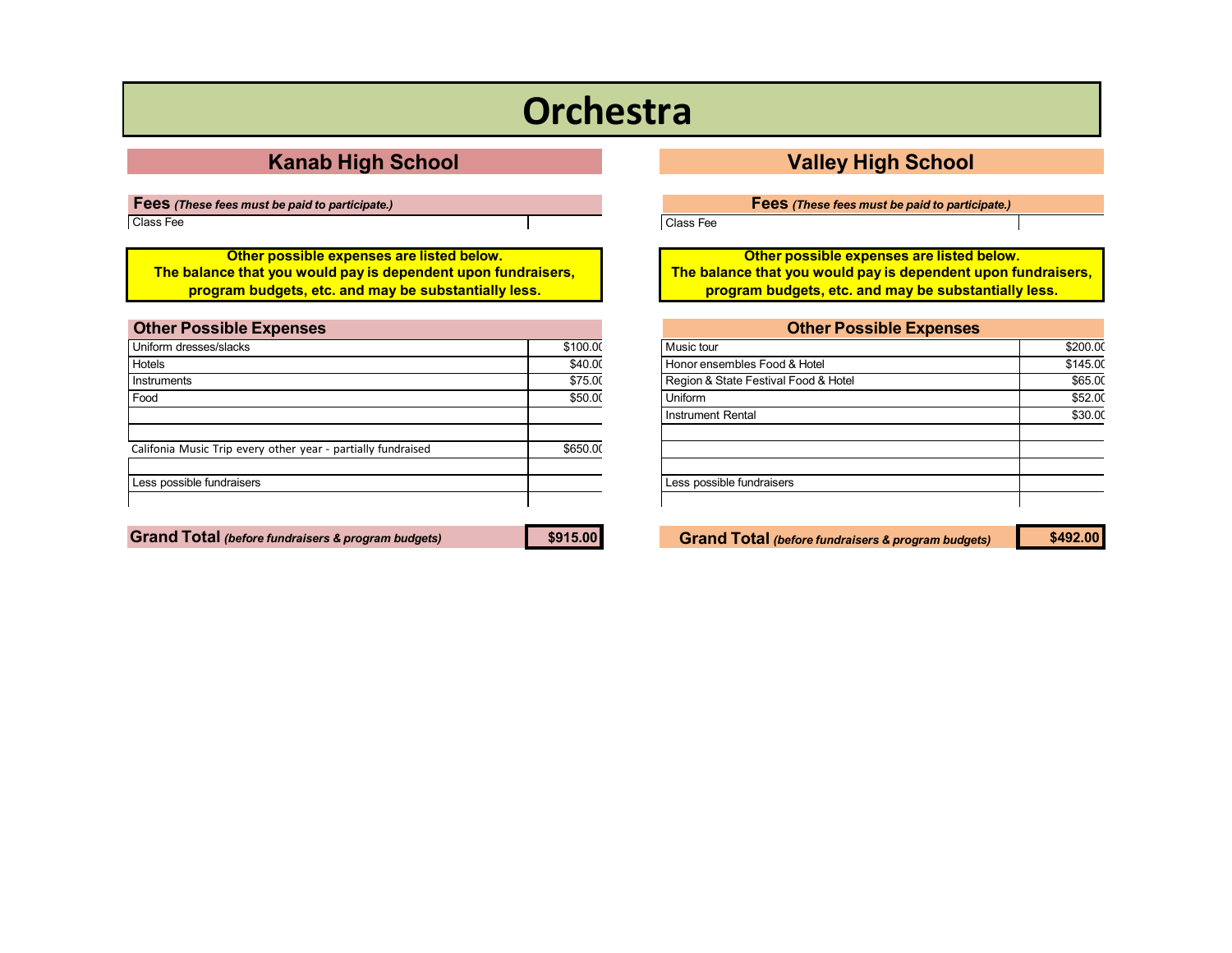# <span id="page-19-0"></span>**FBLA**

## **Valley High School**

| Fees (These fees must be paid to participate.) |         |
|------------------------------------------------|---------|
| <b>FBLA</b>                                    | \$12.00 |

**Other possible expenses are listed below. The balance that you would pay is dependent upon fundraisers, program budgets, etc. and may be substantially less.**

| Other Possible Expenses   |         |
|---------------------------|---------|
| <b>Official Dress</b>     | \$85.00 |
| Food                      | \$55.00 |
|                           |         |
|                           |         |
|                           |         |
|                           |         |
|                           |         |
| Less possible fundraisers |         |
|                           |         |
|                           |         |

**Grand Total***(before fundraisers & program budgets)*

**\$152.00**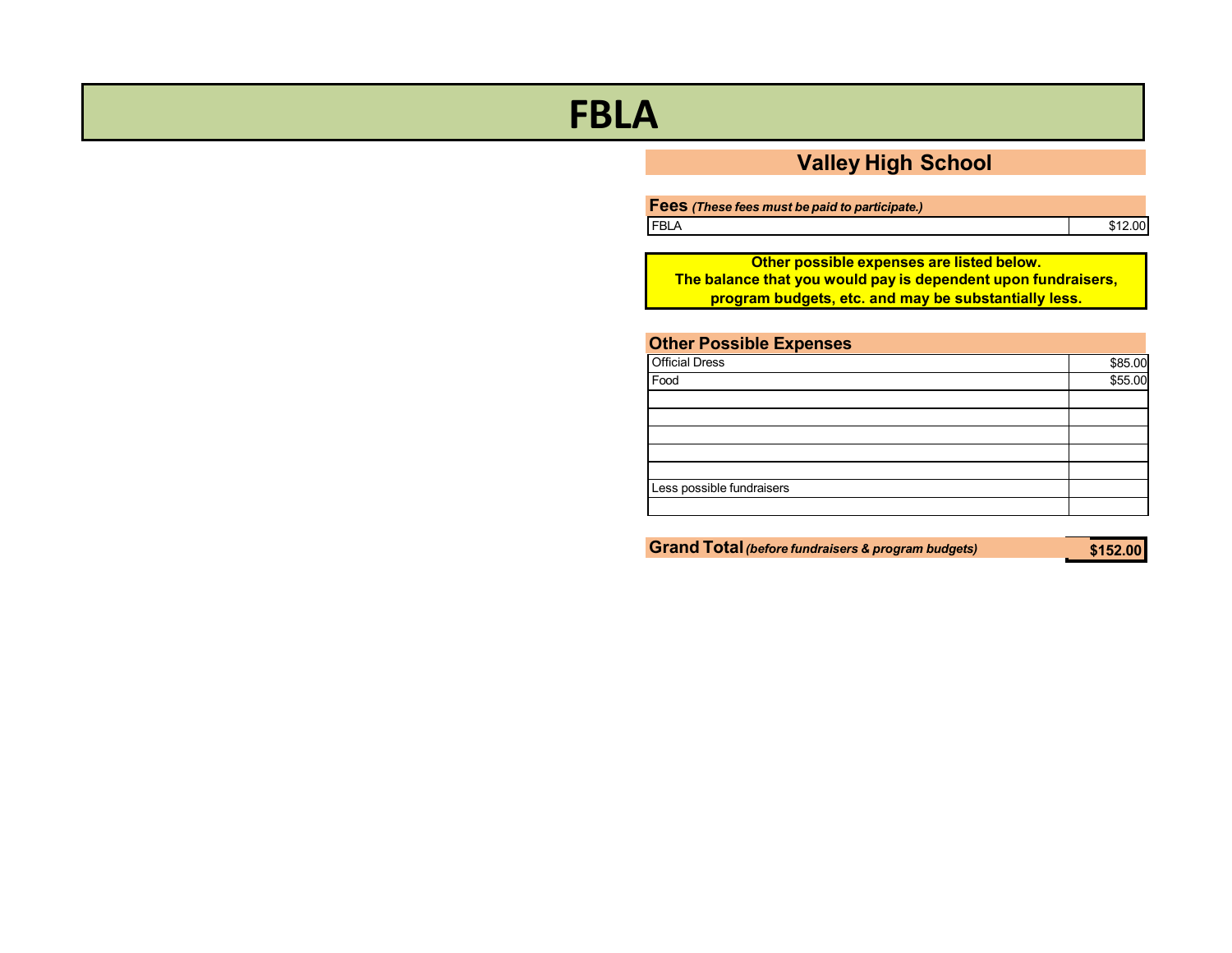# **FCCLA**

## **Kanab High School Valley High School**

| <b>Fees</b> (These fees must be paid to participate.) |         |
|-------------------------------------------------------|---------|
| FCCLA Dues: local, state, and national                | \$15.00 |

**Other possible expenses are listed below. The balance that you would pay is dependent upon fundraisers, program budgets, etc. and may be substantially less.**

<span id="page-20-0"></span>

| <b>Other Possible Expenses</b>   |         |
|----------------------------------|---------|
| Officer Leadership Training Food | \$10.00 |
| Officer Retreat (Meal & Movie)   | \$20.00 |
| Area Competition Food            | \$10.00 |
| State Competition Food & Hotel   | \$60.00 |
| <b>Prostart Training Food</b>    | \$10.00 |
|                                  |         |
| Less possible fundraisers        |         |
|                                  |         |

| Fees (These fees must be paid to participate.) |         |
|------------------------------------------------|---------|
| FCCLA Dues: local, state, and national         | \$12.00 |

**Other possible expenses are listed below. The balance that you would pay is dependent upon fundraisers, program budgets, etc. and may be substantially less.**

### **Other Possible Expenses** Officer Leadership Training Food \$10.00<br>
Officer Petreat (Meal & Movie) \$20.00 Officer Retreat (Meal & Movie)

| $O(10C)$ is the trace of $O(10C)$ | veo.oo  |
|-----------------------------------|---------|
| Area Competition Food             | \$10.00 |
| State Competition Food & Hotel    | \$60.00 |
|                                   |         |
|                                   |         |
|                                   |         |
| Less possible fundraisers         |         |
|                                   |         |

Grand Total (before fundraisers & program budgets) \$122.00 Stand Total (before fundraisers & program budgets) \$112.00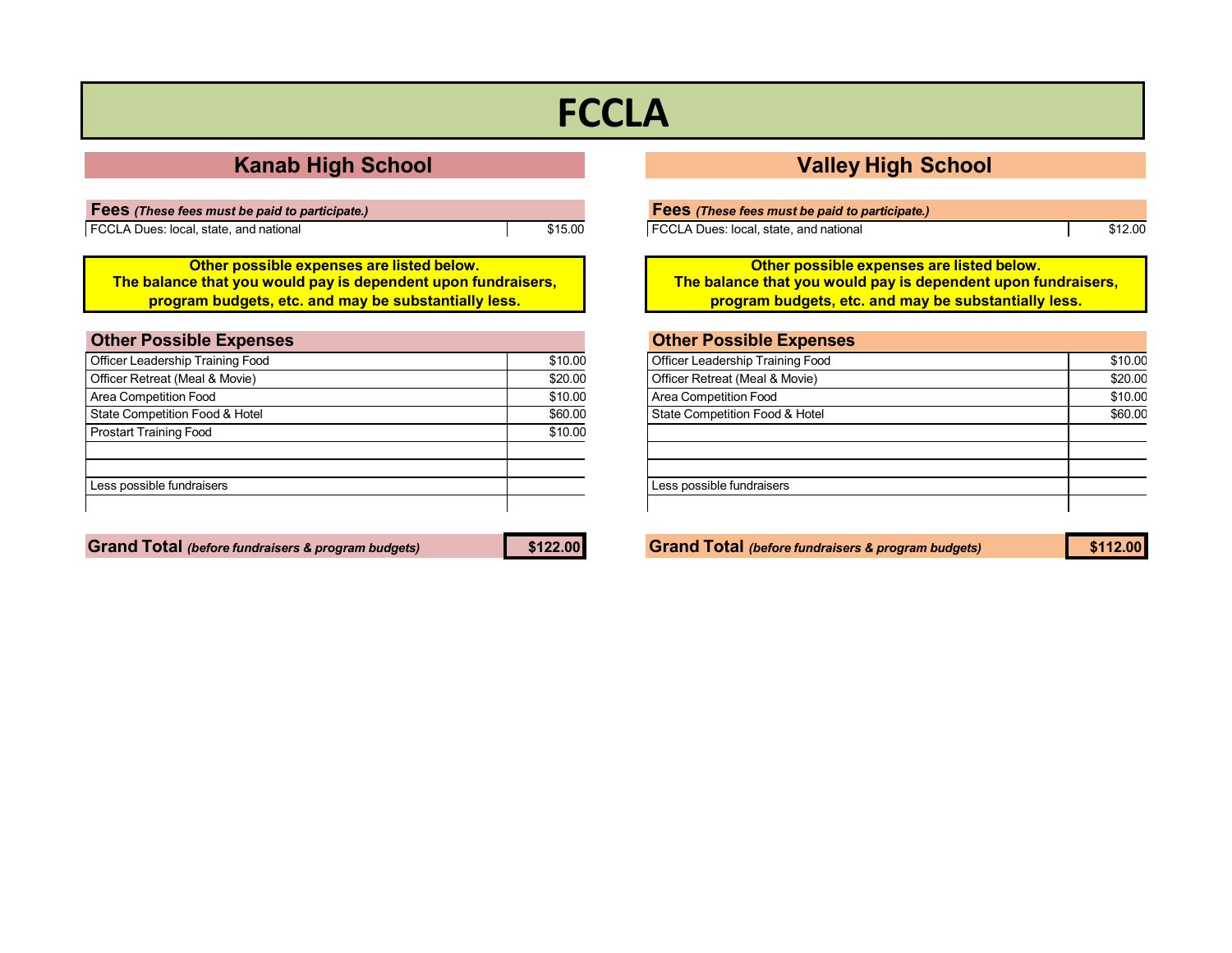# **FFA**

## **Kanab High School Valley High School**

| <b>Fees</b> (These fees must be paid to participate.) |         |
|-------------------------------------------------------|---------|
| <b>FFA Dues</b>                                       | \$20.00 |

**Other possible expenses are listed below. The balance that you would pay is dependent upon fundraisers, program budgets, etc. and may be substantially less.**

<span id="page-21-0"></span>

| <b>Other Possible Expenses</b> |         |
|--------------------------------|---------|
| Jacket                         | \$55.00 |
| Hotels                         | \$40.00 |
| Food                           | \$60.00 |
|                                |         |
|                                |         |
|                                |         |
|                                |         |
|                                |         |
|                                |         |
|                                |         |
|                                |         |
|                                |         |
|                                |         |
|                                |         |
|                                |         |
|                                |         |
|                                |         |
|                                |         |
|                                |         |
|                                |         |
| Less possible fundraisers      |         |
|                                |         |

### Grand Total (before fundraisers & program budgets) \$175.00 Grand Total (before fundraisers & program budgets) \$2,335.00

| Fees (These fees must be paid to participate.) |      |         |
|------------------------------------------------|------|---------|
| FFA Dues 7th/8th                               | \$15 |         |
| FFA Dues 9th-12th                              |      | \$20.00 |

**Other possible expenses are listed below. The balance that you would pay is dependent upon fundraisers, program budgets, etc. and may be substantially less.**

| Official Dress                                  | \$178.00 |
|-------------------------------------------------|----------|
| <b>State Convention</b>                         | \$189.00 |
| Utah Leadership Conference (Registration/Hotel) | \$60.00  |
| Chapter Officer Leadership Training             | \$30.00  |
| <b>State Officer Training</b>                   | \$45.00  |
| Area Contest Food                               | \$10.00  |
| <b>SUU CDEs Registration &amp; Food</b>         | \$15.00  |
| Snow CDEs Registration & Food                   | \$15.00  |
| State CDEs Registration, Food and Hotel         | \$118.00 |
| <b>Chapter Banquet Food</b>                     | \$15.00  |
| Summer Ag Range Camp                            | \$150.00 |
| Summer Ag Industry Trips Food                   | \$20.00  |
| Summer Chapter Leadership Camp                  | \$100.00 |
| <b>Welding Contest</b>                          | \$20.00  |
| Western National Range Judging                  | \$200.00 |
| National Range Judging                          | \$830.00 |
| Denver Stock Show                               | \$320.00 |
| Livestock Shows/Projects ??                     |          |
|                                                 |          |
|                                                 |          |
|                                                 |          |
| Less possible fundraisers                       |          |
|                                                 |          |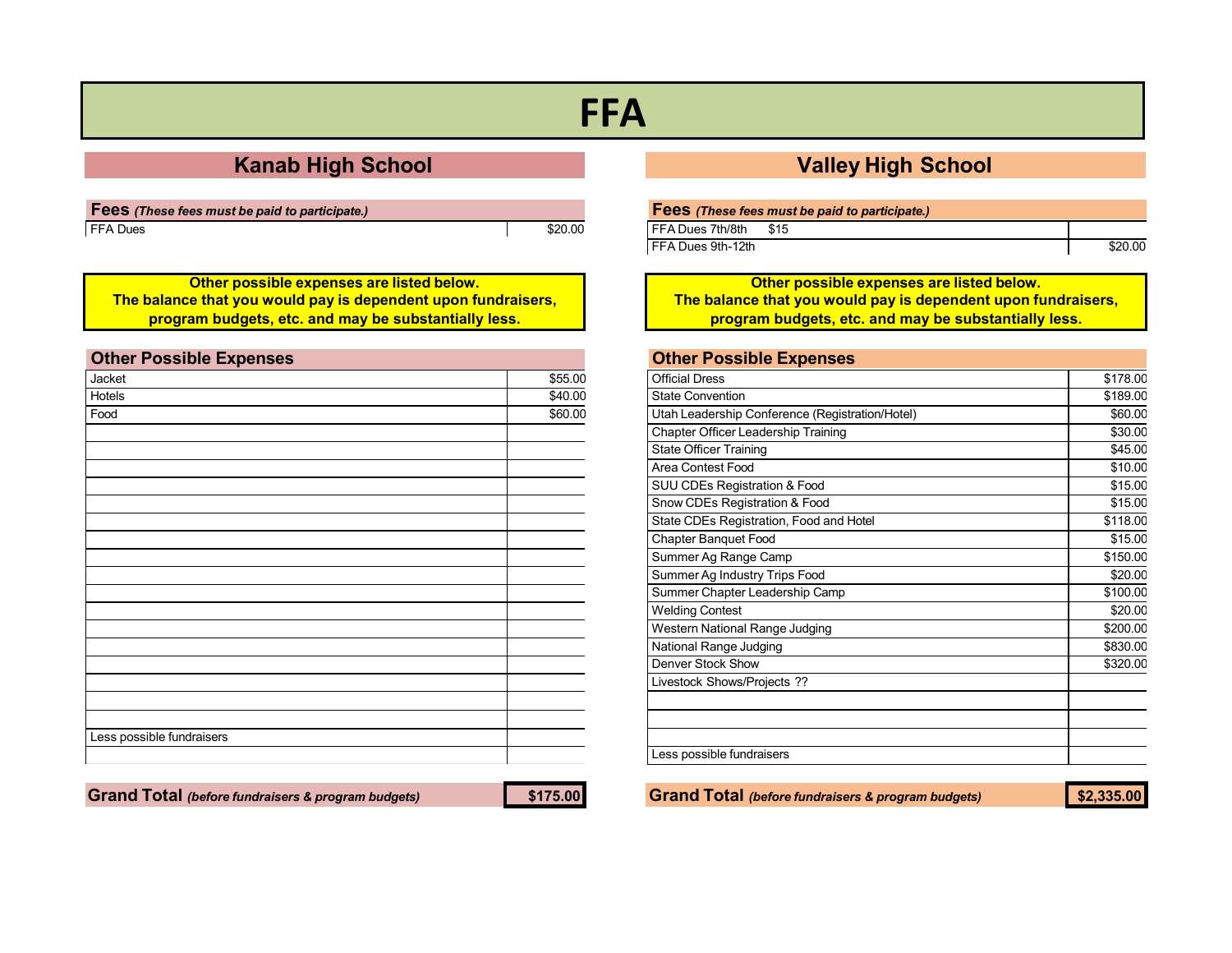# **National Honor Society**

## **Kanab High School Valley High School**

**Fees** *(These fees must be paid to participate.)* Society Fees (one time fee with application)  $\sqrt{312.00}$ 

**Other possible expenses are listed below. The balance that you would pay is dependent upon fundraisers, program budgets, etc. and may be substantially less.**

| <b>Other Possible Expenses</b> |  |
|--------------------------------|--|
|                                |  |
|                                |  |
|                                |  |
|                                |  |
|                                |  |
|                                |  |
| Less possible fundraisers      |  |
|                                |  |

Grand Total (before fundraisers & program budgets) \$12.00 Stand Total (before fundraisers & program budgets) \$12.00

| <b>Fees</b> (These fees must be paid to participate.) |         |
|-------------------------------------------------------|---------|
| Society Fees (one time fee with application)          | \$12.00 |

**Other possible expenses are listed below. The balance that you would pay is dependent upon fundraisers, program budgets, etc. and may be substantially less.**

| <b>Other Possible Expenses</b> |  |
|--------------------------------|--|
|                                |  |
|                                |  |
|                                |  |
|                                |  |
|                                |  |
|                                |  |
|                                |  |
|                                |  |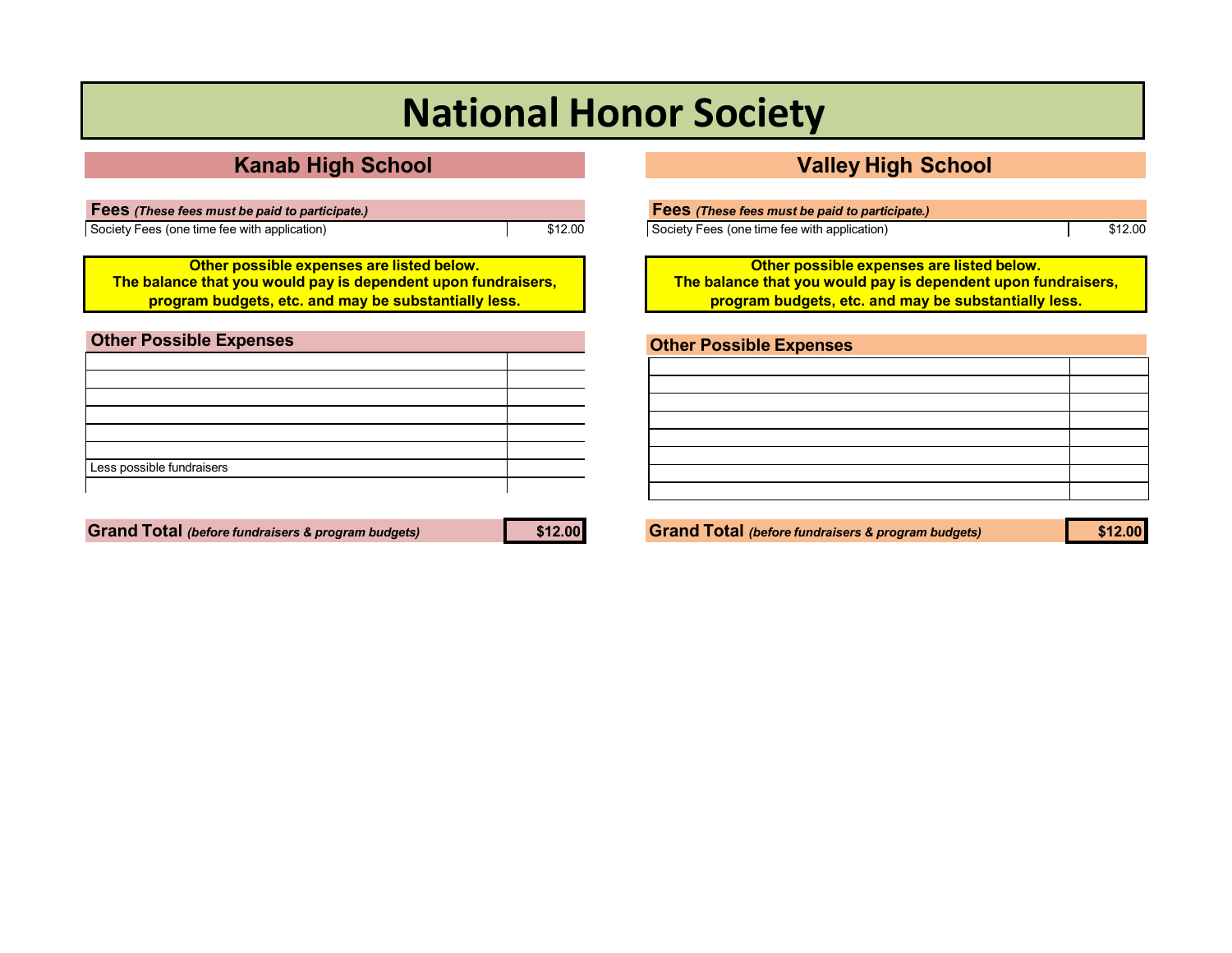# **Student Council**

**Fees** *(These fees must be paid to participate.)* Play to Play

**Other possible expenses are listed below. The balance that you would pay is dependent upon fundraisers, program budgets, etc. and maybe substantially**

<span id="page-23-0"></span>

| <b>Other Possible Expenses</b> |         |
|--------------------------------|---------|
| Leadership Camp Food           | \$50.00 |
|                                |         |
|                                |         |
|                                |         |
|                                |         |
|                                |         |
| Less possible fundraisers      |         |
|                                |         |

**Grand Total** *(before fundraisers & program budgets* **\$50.00 Grand Total** *(before fundraisers & program budgets)* **\$95.00**

## **Kanab High School Valley High School**

**Fees** *(These fees must be paid to participate.)*

Pay to Play

**Other possible expenses are listed below. The balance that you would pay is dependent upon fundraisers, program budgets, etc. and may be substantially less.**

| USU Leadership Camp Food   | \$30.00 |
|----------------------------|---------|
| Opeing/Closing Social Food | \$20.00 |
| <b>Activities Food</b>     | \$30.00 |
| Shirt                      | \$15.00 |
| Campaigning?               |         |
|                            |         |
| Less possible fundraisers  |         |
|                            |         |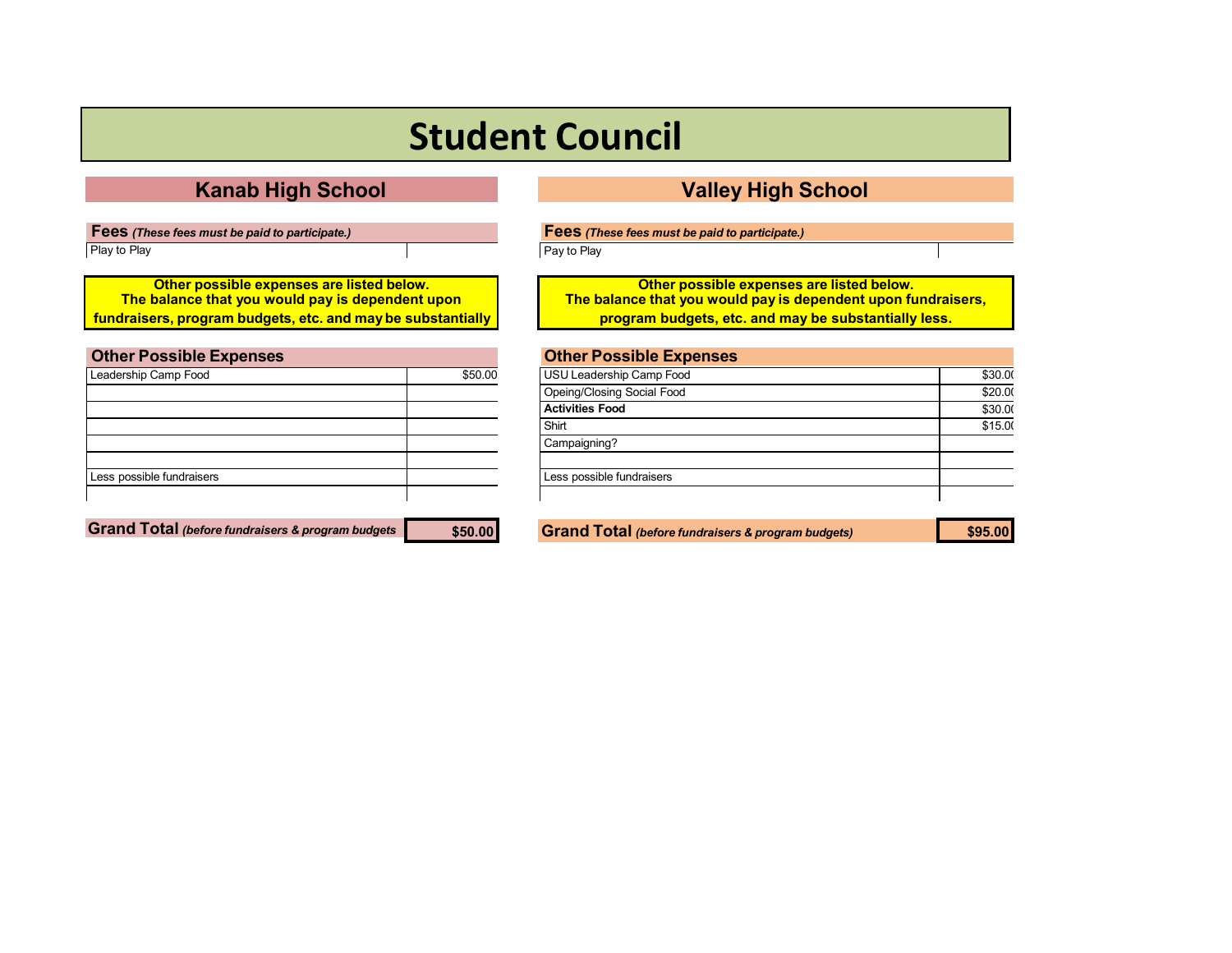# **Ag Systems (Woods/Metals)**

## **Kanab High School Valley High School**

**Fees** *(These fees must be paid to participate.)* Pay to Play

**Other possible expenses are listed below. The balance that you would pay is dependent upon fundraisers, program budgets, etc. and may be substantially less.**

<span id="page-24-0"></span>

| <b>Other Possible Expenses</b>                                               |  |
|------------------------------------------------------------------------------|--|
|                                                                              |  |
| Materials for required class projects are provided.                          |  |
|                                                                              |  |
| If student wishes to complete a personal project beyond the required for the |  |
| course, they will be charged the cost of materials.                          |  |
|                                                                              |  |
| Less possible fundraisers                                                    |  |
|                                                                              |  |
|                                                                              |  |
|                                                                              |  |

**Grand Total** *(before fundraisers & program budgets)* **\$0.00 Grand Total** *(before fundraisers & program budgets)* **\$180.00**

**Fees** *(These fees must be paid to participate.)*

Pay to Play

**Other possible expenses are listed below. The balance that you would pay is dependent upon fundraisers, program budgets, etc. and may be substantially less.**

| Food                                 | \$10.00 |
|--------------------------------------|---------|
| Yearly Field Trip - 1 meal           | \$10.00 |
| Project Steel (price varies by year) | \$50.00 |
| Project Shows - Field Trips          | \$30.00 |
| Hotel                                | \$30.00 |
| PPE - Safety Glasses/Gloves/Helmet   | \$50.00 |
| Upgrade/Extra Projects ??            |         |
|                                      |         |
|                                      |         |
|                                      |         |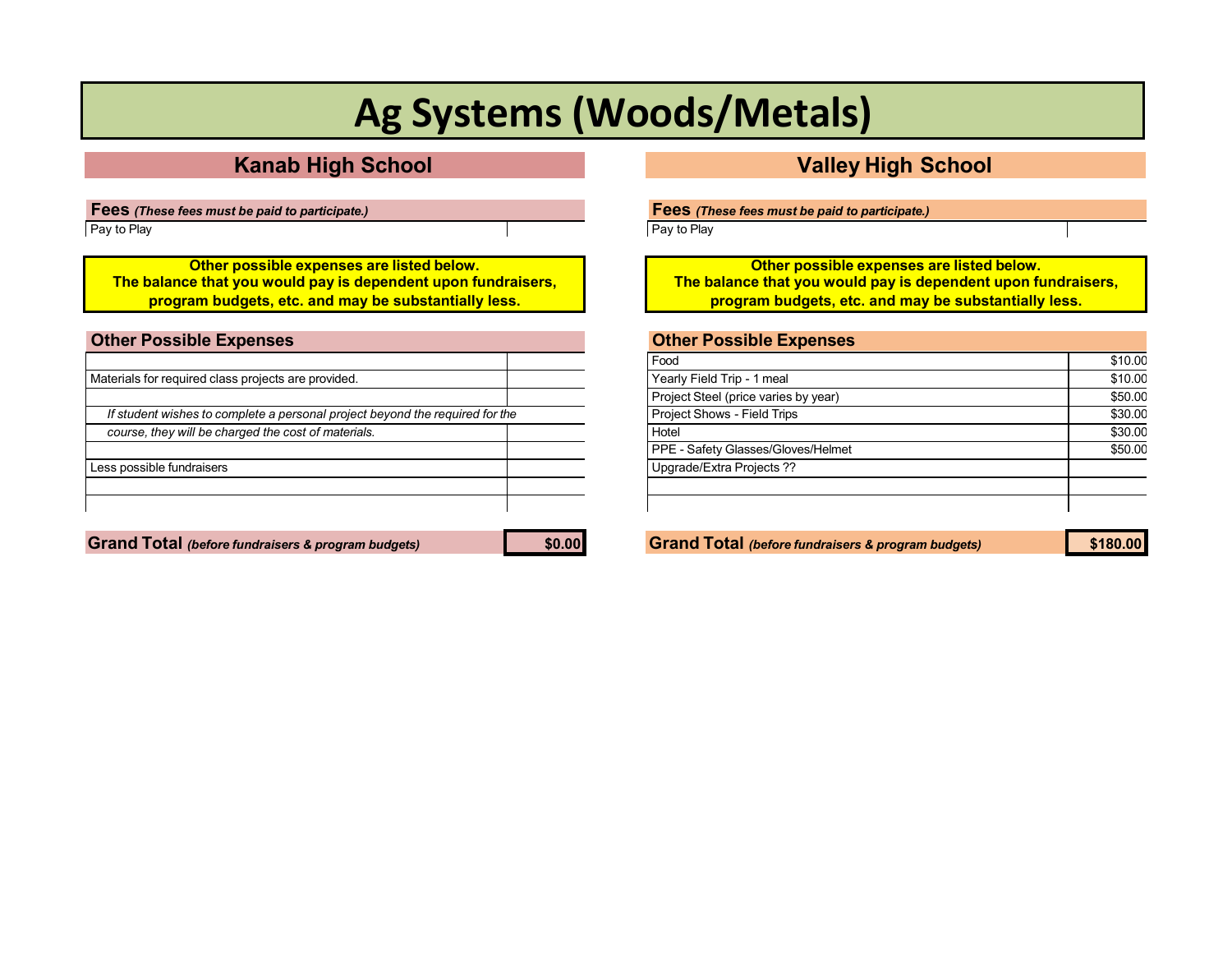# <span id="page-25-0"></span>**Woods**

## **Valley High School**

**Fees** *(These fees must be paid to participate.)*

Pay to Play

**Other possible expenses are listed below. The balance that you would pay is dependent upon fundraisers, program budgets, etc. and may be substantially less.**

| <b>Other Possible Expenses</b>  |          |
|---------------------------------|----------|
| Food                            | \$10.00  |
| Parade of Homes Hotel & Food    | \$100.00 |
| <b>Skills Competitions</b>      | \$20.00  |
| <b>Field Trip</b>               | \$20.00  |
| <b>Beginner Project Minimum</b> | \$60.00  |
| Advanced Project Minimum        | \$100.00 |
| Models                          | \$89.00  |
| Upgrade/Extra Projects ??       |          |
|                                 |          |

**Grand Total***(before fundraisers & program budgets)*

**\$399.00**